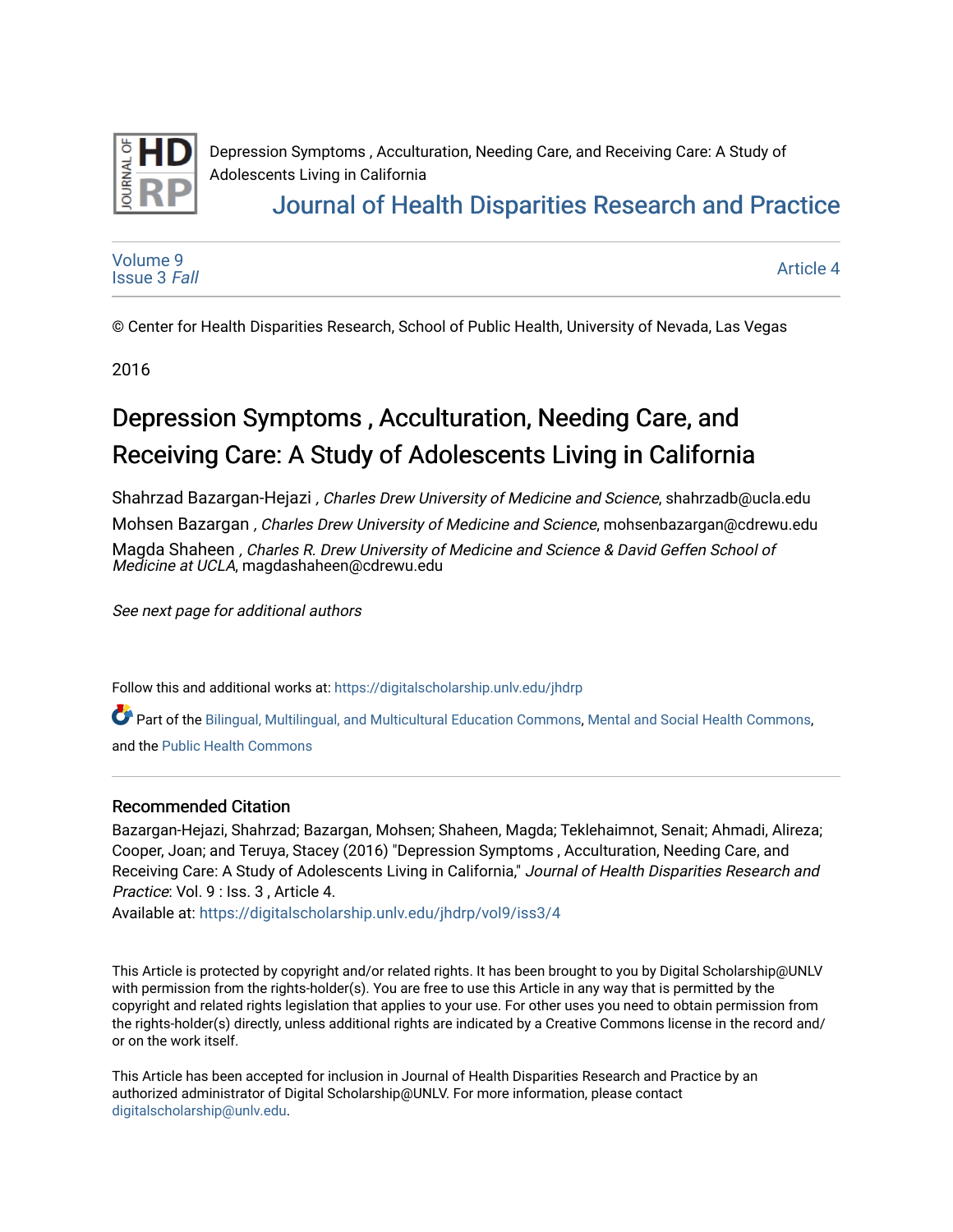## Depression Symptoms, Acculturation, Needing Care, and Receiving Care: A Study of Adolescents Living in California

## **Abstract**

Background: The objectives of this study are 1) to depict the prevalence of moderate depressive symptoms (MDS) in adolescents living in California, 2) to examine the role of acculturation in reported MDS, and 3) to identify any relationship between acculturation, "needing emotional help," and "receiving psychological or emotional counseling," as reported by adolescents with MDS. Methods: We analyzed data from a cross-sectional population-based telephone survey for adolescents who completed the California Health Interview Survey (CHIS) in 2007, 2009, and 2011-2012. The primary predictor variable was level of acculturation. Outcome variables were 1) the presence of MDS, 2) whether participants needed help with emotional problems, and 3) whether they had received psychological or emotional counseling. Results: Of the sample (n = 9816), 6.0% had MDS; 50% of these reported needing help for emotional problems, and 30% reported receiving psychological/emotional counseling. Multivariate analysis that included the interaction effects of race/ethnicity and acculturation showed that the latter was not associated with any of the outcome variables. However, Latino adolescent with MDS and moderate acculturation were less likely to report needing help for psychological/emotional problems, compared to their White counterparts with higher acculturation. Conclusion: Our findings suggest disparities in reporting depression symptoms and receiving psychological/emotional help are not driven by adolescents' acculturation levels. However, more studies are needed to clarify what cultural factors facilitate or inhibit moderately acculturated Latino adolescents from reporting needing help for psychological/emotional problems.

## Keywords

Adolescents; depression symptoms; acculturation; psychological counseling; emotional help

## Cover Page Footnote

Work on this paper was supported by the following grants: Title III, Part B "Strengthening Historically Black Graduate Institutions" Grant P031B070062 Accelerated Excellence in Translational Sciences (AXIS), NIH-National Institute of Minority Health and Health Disparities, grant# 2U54MD007598-07 NIH-NIMHD under award numbers 54MD008149 UCLA/DREW Project EXPORT, NIH-NIMHD grant "2P20MD000182."

#### Authors

Shahrzad Bazargan-Hejazi, Mohsen Bazargan, Magda Shaheen, Senait Teklehaimnot, Alireza Ahmadi, Joan Cooper, and Stacey Teruya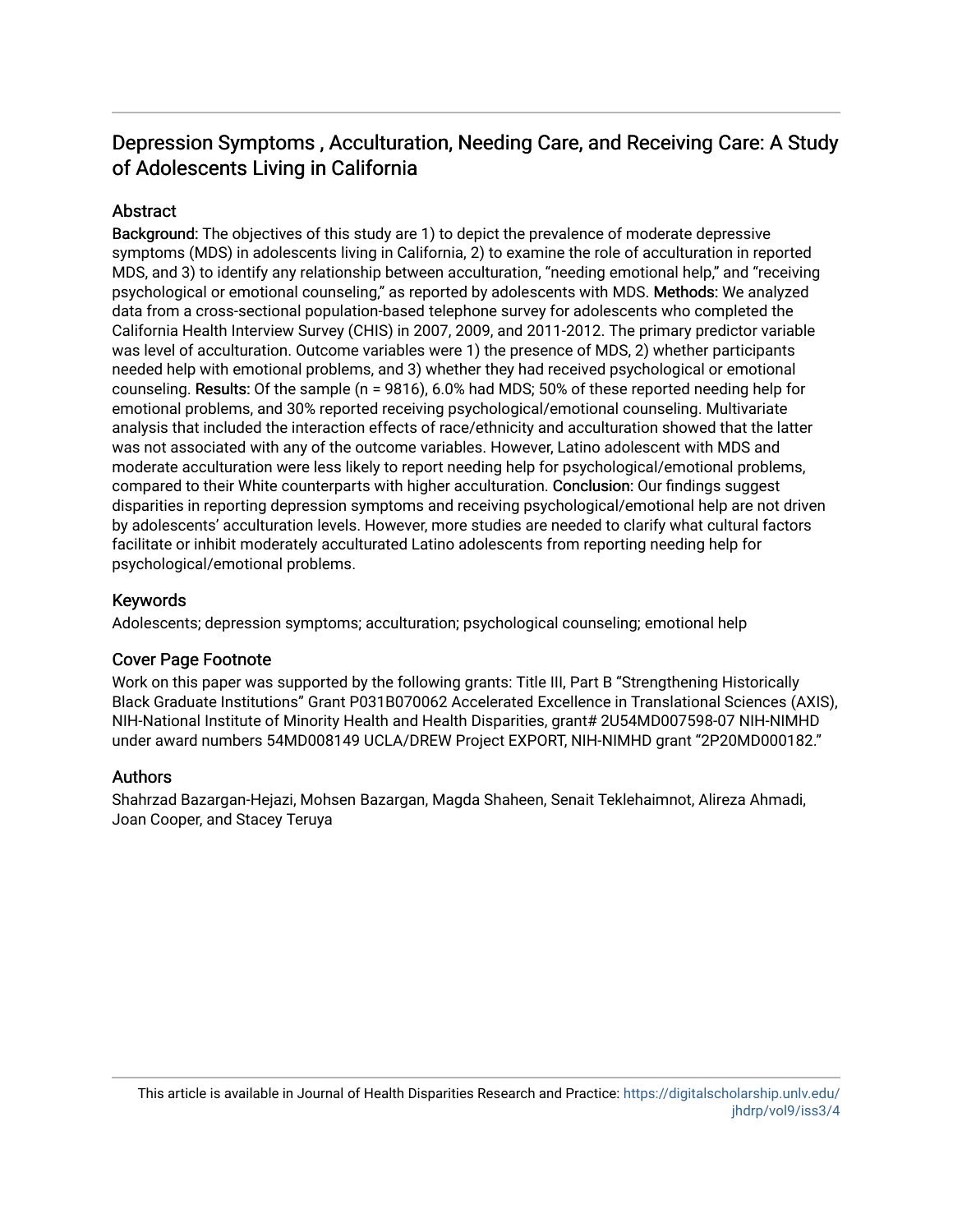

# **Journal of Health Disparities Research and Practice Volume 9, Issue 3 Fall 2016, pp. 45-66**

© 2011 Center for Health Disparities Research School of Community Health Sciences University of Nevada, Las Vegas

# **Depression Symptoms, Acculturation, Needing Care, and Receiving Care: A Study of Adolescents Living in California**

- Shahrzad Bazargan-Hejazi, PhD, Charles Drew University of Medicine and Science & David Geffen School of Medicine, University of California, Los Angeles
- Mohsen Bazargan, PhD, Charles Drew University of Medicine and Science & David Geffen School of Medicine, University of California, Los Angeles
- Magda Shaheen, PhD, MPH, MS, Charles Drew University of Medicine and Science & David Geffen School of Medicine, University of California, Los Angeles
- Senait Teklehaimanot, MS, Charles Drew University of Medicine and Science
- Alireza Ahmadi, MD, PhD, FCPM, Kermanshah University of Medical Sciences, Kermanshah, Iran
- Joan Smith Cooper, PhD, Charles Drew University of Medicine and Science
- Stacey Teruya, EdD, Charles Drew University of Medicine and Science & David Geffen School of Medicine, University of California, Los Angeles

## **ABSTRACT**

Background**:** The objectives of this study are 1) to depict the prevalence of moderate depressive symptoms (MDS) in adolescents living in California, 2) to examine the role of acculturation in reported MDS, and 3) to identify any relationship between acculturation, "needing emotional help," and "receiving psychological or emotional counseling," as reported by adolescents with MDS.

Methods**:** We analyzed data from a cross-sectional population-based telephone survey for adolescents who completed the California Health Interview Survey (CHIS) in 2007, 2009, and 2011-2012. The primary predictor variable was level of acculturation. Outcome variables were 1) the presence of MDS, 2) whether participants needed help with emotional problems, and 3) whether they had received psychological or emotional counseling.

Results: Of the sample  $(n = 9816)$ , 6.0% had MDS; 50% of these reported needing help for emotional problems, and 30% reported receiving psychological/emotional counseling. Multivariate analysis that included the interaction effects of race/ethnicity and acculturation showed that the latter was not associated with any of the outcome variables. However, Latino adolescent with MDS and moderate acculturation were less likely to report needing help for psychological/emotional problems, compared to their White counterparts with higher acculturation.

Conclusion: Our findings suggest disparities in reporting depression symptoms and receiving psychological/emotional help are not driven by adolescents' acculturation levels. However, more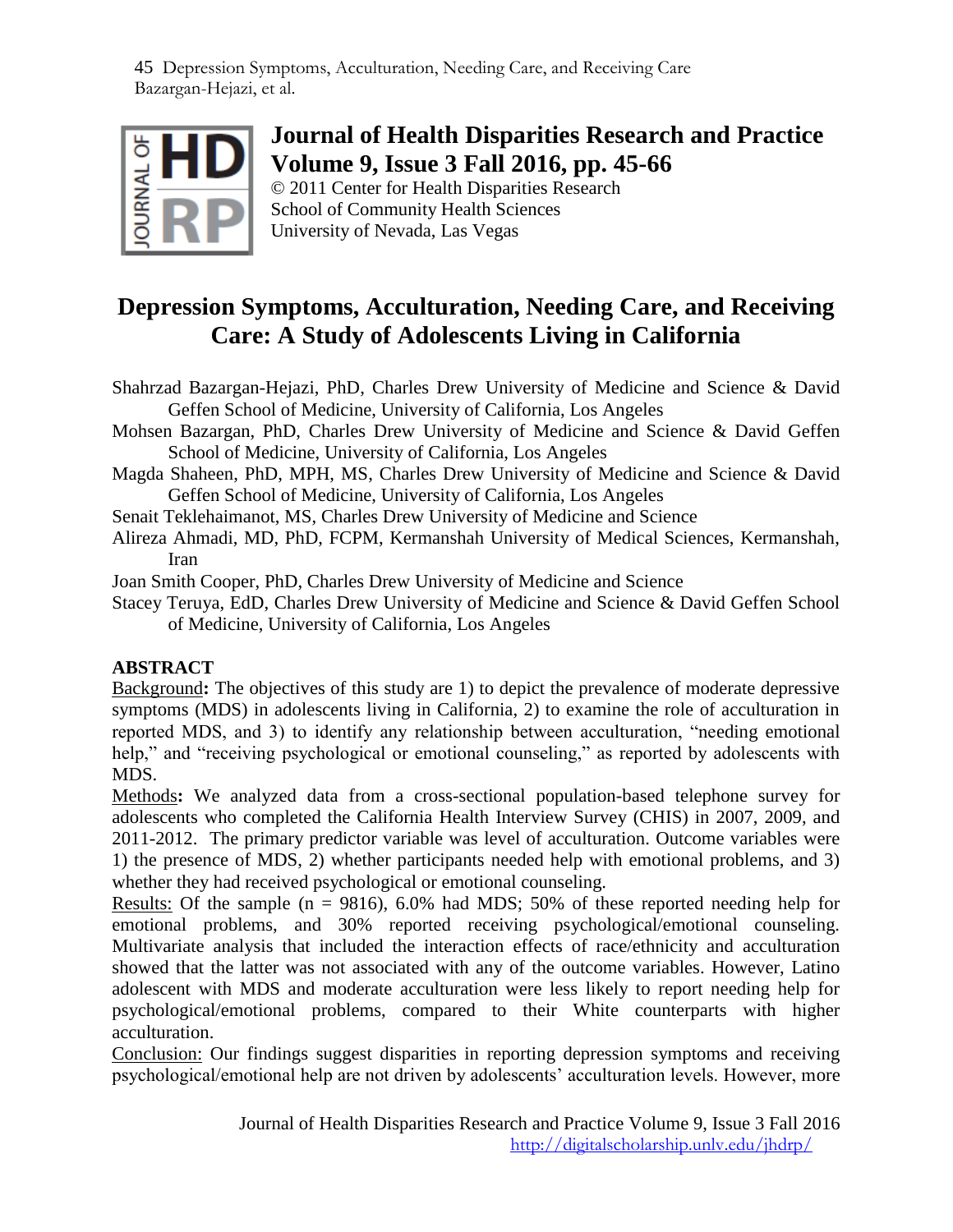studies are needed to clarify what cultural factors facilitate or inhibit moderately acculturated Latino adolescents from reporting needing help for psychological/emotional problems.

**Keywords:** Adolescents, depression symptoms, acculturation, psychological counseling, emotional help.

### **INTRODUCTION**

An estimated 5 - 9% of American adolescents suffer from major depression. Approximately 20% of all youth in the U. S. will experience at least one episode of major depression before 18 (Lynch FL & Clarke GN, 2006), with peak age of onset between  $13 - 15$ years of age (Rudolph KD., 2009). An even higher percentage (20 - 50%) are affected by depression symptoms (Ronald C. Kessler et al., 2001). Besides its obvious adverse effects, uncontrolled depression has been associated with many physical and mental health conditions that include suicide ideation, self-harm, and suicide (Burns & Birrell, 2014), as well as high health care costs (Bazargan-Hejazi S, Alvarez G, Teklehaimanot S, Nikakhtar N, & Bazargan, 2010; Katon WJ, 2003; Mather, Cox, Enns, & Sareen, 2009). However, only 30% of adolescents with MDS will receive any intervention or treatment (Son & Kirchner, 2000), which has been shown to be effective in both children and adolescents (March et al., 2007). This failure in identifying depression and providing early intervention constitutes a health disparity, which is significant and requires attention (D. Kessler, Sharp, & Lewis, 2005).

The diathesis-stress model (Monroe SM & Simons AD, 1991) may explain why certain individuals may be more susceptible and resistant to depression than others (Rudolph KD, 2009). It is also relevant in identifying antecedents and the precedence of depression. Adolescents who experience stress as substantial amounts of adversity in their environment, for example, are more likely to develop depression (Rudolph KD, 2009). Besides chronic stressful situations and daily hassles, experiences that arise from disadvantaged socioeconomic status, as well as conflict and loss in relationships, can trigger depression and depression symptoms. In the diathesis-stress model, biological, physiological, cognitive and socio-behavioral deficits or surplus are seen to influence each individual's reaction to such situations, as well as to environmental, contextual, and interpersonal-generated stresses (Hankin BL, Mermelstein R, & Roesch L., 2007; Krackow E & Rudolph KD., 2008).

The acculturation process and related risk factors are also seen to trigger stress, as well as to make immigrant adolescents vulnerable to depression (Garcia C & Lindgren S, 2009). As a whole, racial/ethnic minority youth living in the United States suffer higher rates of depression and anxiety than Whites, with gender differences consistent across race/ethnicities (C. Anderson & Logan, 2010; S. E. Anderson et al., 2011; Murray et al., 2012). Bhugra (Bhugra D, 2005) argues that a disconnect from protective cultural values and resources, as well as a constellation of risk factors associated with immigrant status, can contribute to depression in the immigrant population. The lack of supportive community and success in adjusting to and reconciling familial, cultural and social differences and challenges appears to affect all immigrant groups (Caplan, 2007; Turner, Lloyd, & Taylor, 2006), resulting in depression and substance abuse (Bhattacharya, 2008). These stressors are seen to arise from cultural expectations and norms associated with hopelessness and frustration about future work prospects.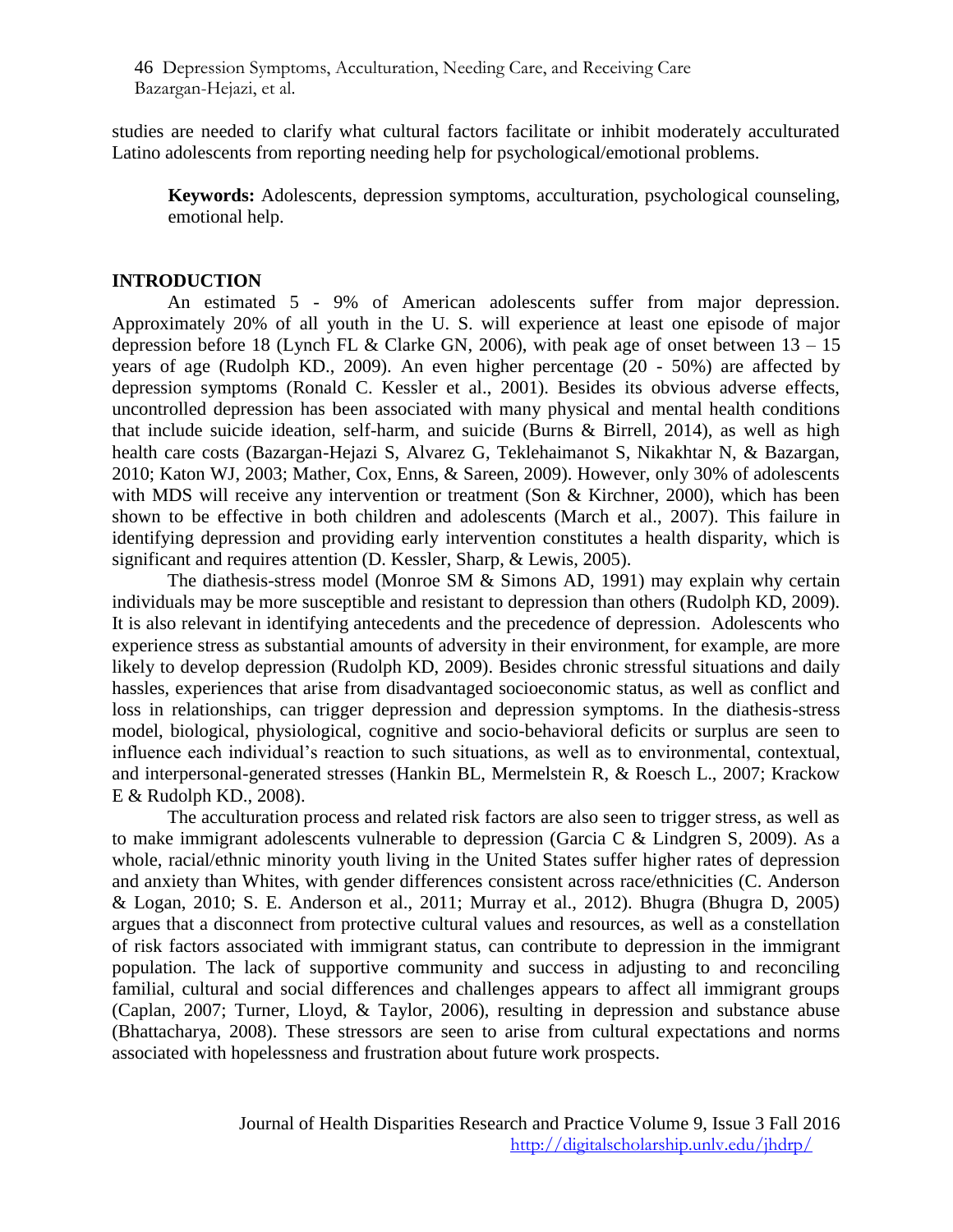"Acculturation" remains complex and multidimensional (Beck CT, Froman RD, & Bernal H, 2005; Bhugra D, 2005). Despite much research, its association with depression is not yet fully understood (Berry JW, 2002). This may be due, at least in part, to the lack of universal consensus on its definition and measurement. Language (Marin & Marin, 1990), country of birth, nationality of both parents, number of years in the U. S. (Mikolajczyk RT, Bredehorst M, Khelaifat N, Maier C, & Maxwell AE, 2007), and psychosocial adjustment (Kang, Domanski, & Moon, 2009) are posited criteria and predictors. Moreover, "acculturative stress," "acculturation," and "acculturation-related stress" (Buchanan & Smokowski, 2009) are imprecise, sometimes overlap, or are even used interchangeably in the literature. These considerations led us to the following study objectives: 1) to depict the prevalence of MDS in adolescents living in California between 2007 and 2012, 2) to examine the role of acculturation in reported MDS, and 3) to identify any relationship between acculturation, "needing emotional help," and "receiving psychological counseling," as reported among adolescents with MDS.

In positing a mental health stressor which transforms acculturation-related stress into a risk factor for depression (Bhugra, 2004; Garber et al., 2009), we expect that adolescents with a lower level of acculturation will be more likely to report MDS, compared to their more acculturated counterparts. In addition, among those with such symptoms, we expect that a lower level of acculturation will predict the "need for emotional help" and "not receiving emotional or psychological counseling."

#### **METHODS**

### Study Design, Instrument and Sampling

This was an analyses of a cross-sectional, population-based study using combined data from the adolescent version of the California Health Interview Survey (CHIS) 2007, 2009, and 2011-2012. Prior to 2011, CHIS was conducted every other year. Modeled after the National Health Interview Survey, CHIS provides population-based estimates for civilian, noninstitutionalized Californians (*http://www.chis.ucla.edu*). Using a multi-stage sampling design, the CHIS telephone survey is one of the largest state-level health surveys ever conducted in the United States. Random digit dialing (RDD) was used to select one adult age 18 or over per household for interview. In addition, one adolescent was randomly selected for interview in households with children between the ages of 12 and 17.

To obtain consent from potential participants, a screening script was first read to explain the major points of the study and the survey. It included statements about general aims, sponsoring institutions, the confidential and voluntary nature of the interview, and the respondent's right to withdraw from the study, or skip any questions at any time during the interview. Potential respondents were then asked if they were willing to participate in the survey. Those who chose to continue thereby implied consent. Response rate for the CHIS survey was reported at 33.5%.

The survey was conducted in five different languages, and data was collected from more than 40,000 households. These included male and female respondents, representative of races and ethnicities commonly encountered in California. The interview covered topics such as health status, health behaviors, risk prevention behaviors, access to, and utilization of, health care services, and health insurance coverage. Approval for the CHIS study was obtained from the UCLA Research Ethics Committee. For this study, we considered a total of 9816 males and females of all race/ethnicities, between the ages of 12 and 17.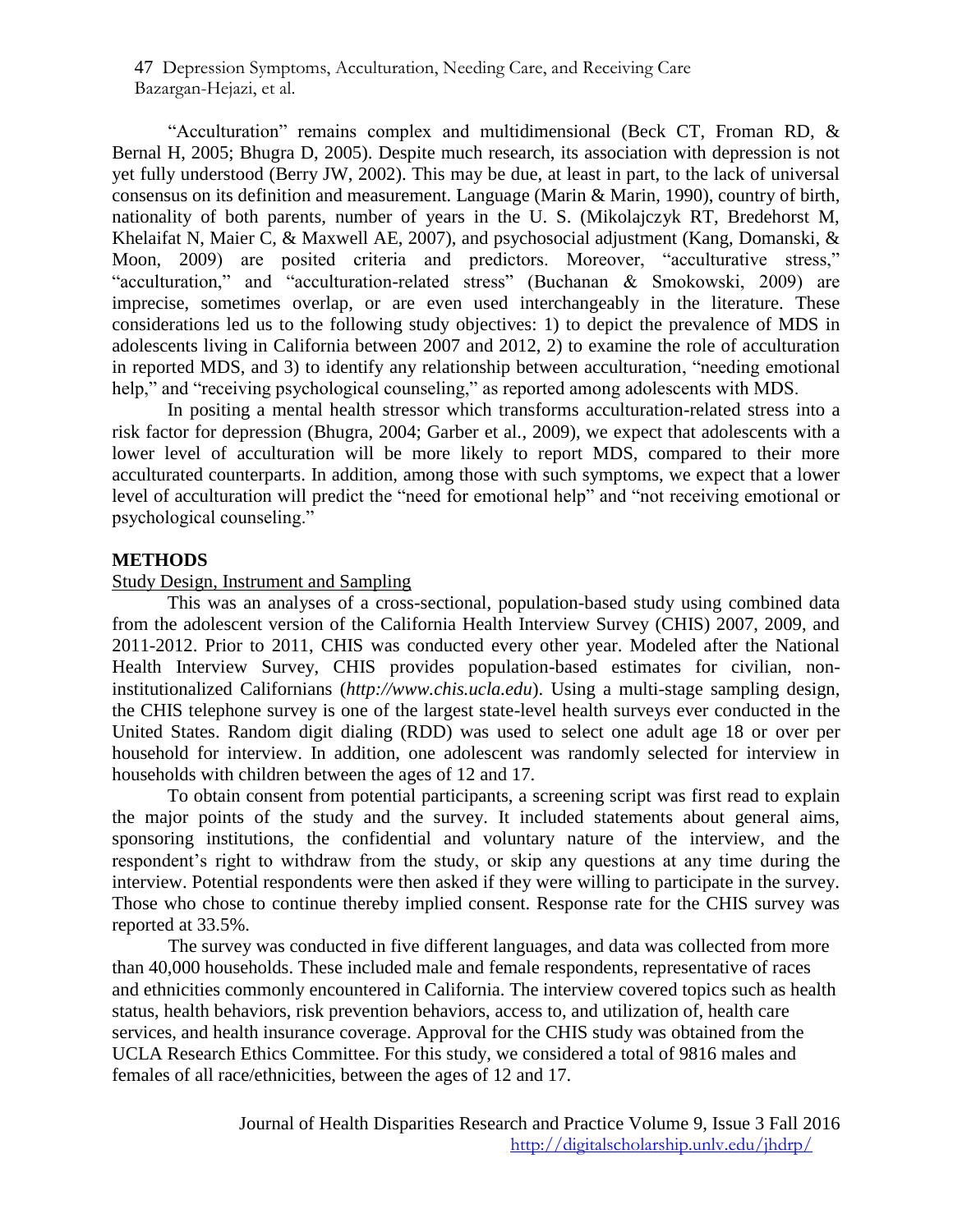## Outcome (Dependent) Variables

Three outcome variables were used for this study: 1) the presence of MDS, 2) whether participants needed help with emotional problems, and 3) whether they had received psychological or emotional counseling. MDS were measured using the *Kessler Psychological Distress Scale* (K6), which ask respondents how frequently they experienced the following six symptoms in the past 30 days: 1) depressed, 2) restless, 3) nervous, 4) hopeless, 5) that everything was an effort, and 6) feeling worthless. The response options were "never" =  $0$ , "a little of the time" = 1, "some of the time" = 2, "most of the time" = 3, and "all of the time" = 4 (R. C. Kessler et al., 2003). The sum of the scores range between 0 and 24. Previous research has shown that dichotomous scoring of responses in the range 13+ versus 0–12 distinguishes between respondents with and without severe mental illness with high accuracy (Furukawa, Kessler, Slade, & Andrews, 2003; R. C. Kessler et al., 2003).

*Needing help for emotional problems* was measured using a "yes"  $(= 1)$  or "no" $(= 0)$ response to the following question: "In the past 12 months, did you think you needed help for emotional or mental health problems, such as feeling sad, anxious, or nervous?" Similarly, *having received psychological or emotional counseling was assessed using "yes" or "no"* responses to: "In the past 12 months, have you received any psychological or emotional counseling?"

## Primary Independent Variable

Acculturation level was the primary independent variable for this study, and was measured using seven items from a previous CHIS study (Mikolajczyk, Bredehorst, Khelaifat, Maier, & Maxwell, 2007) (Table 1):

- 1. Adolescent's place of birth (born in U. S. or not born in U. S.).
- 2. Language spoken at home (English, English and non-English, non-English).
- 3. Language spoken during the data gathering/interview process (English, non-English).
- 4. Years teen lived in USA  $\ll$  =1 year, 2-4 years, 5-9 years, 10-14 years).
- 5. Citizenship of father (U.S. born, naturalized, non-U.S. citizen).
- 6. Citizenship of mother (U.S. born, naturalized, non-U.S. citizen).
- 7. Teen's citizenship (U.S. born, naturalized, non-U.S. citizen).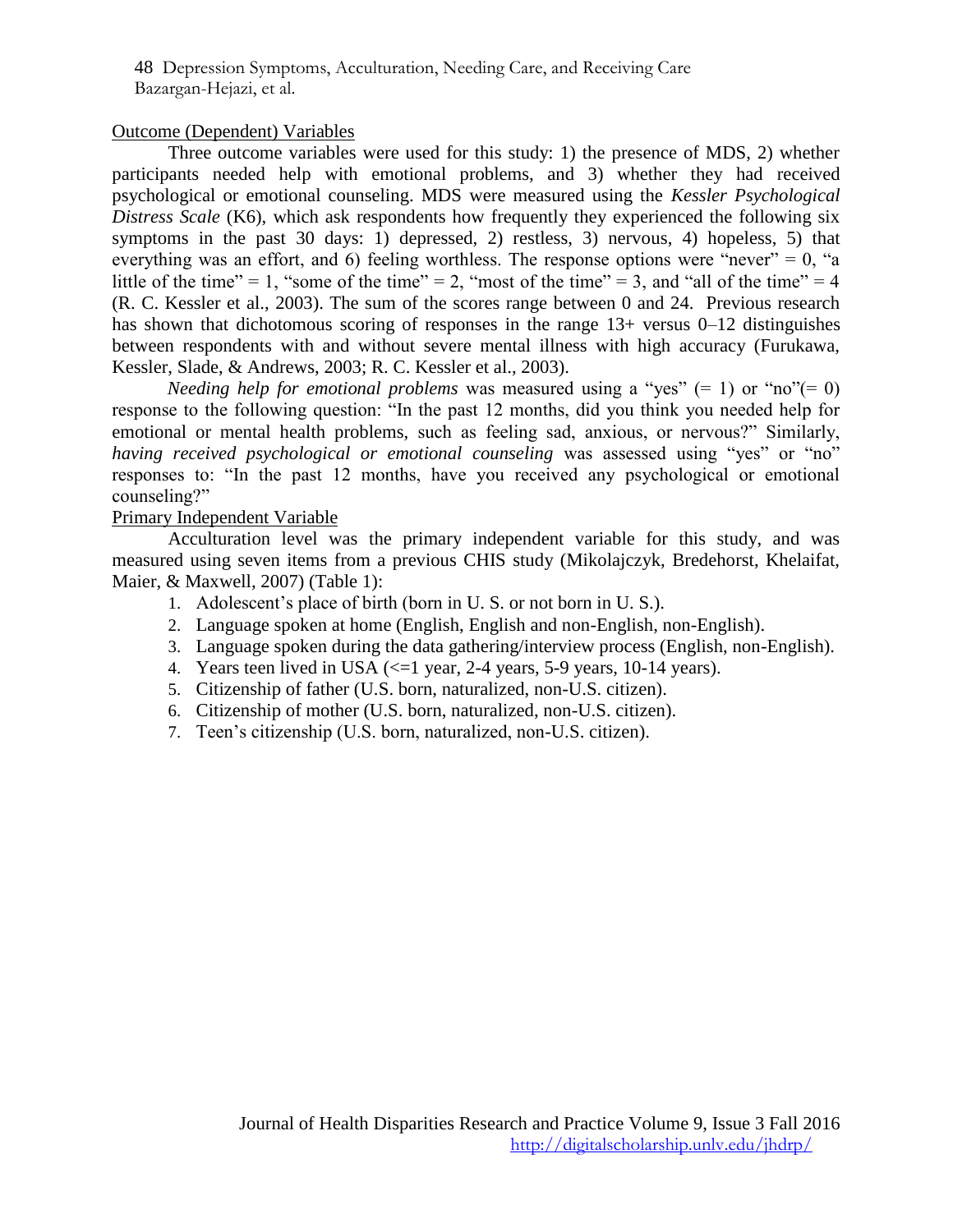| Items used to develop the acculturation variable                                                                           | <b>ACCULTURATION</b>                                                       |                                                               |                                                              |  |  |  |  |
|----------------------------------------------------------------------------------------------------------------------------|----------------------------------------------------------------------------|---------------------------------------------------------------|--------------------------------------------------------------|--|--|--|--|
|                                                                                                                            | Low                                                                        | Moderate                                                      | <b>High</b>                                                  |  |  |  |  |
| Language of interview<br>English<br>Not English                                                                            | 731(8.0)<br>386(53.1)                                                      | 3618(39.8)<br>341(46.9)                                       | 4740(52.2)<br>0(0.0)                                         |  |  |  |  |
| Language spoken at home<br>English<br>English/Other language<br>Non English language                                       | 118(2.1)<br>368(23.0)<br>631(25.5)                                         | 883(15.4)<br>1229(77.0)<br>1847(74.5)                         | 4740(82.6)<br>0(0.0)<br>0(0.0)                               |  |  |  |  |
| County of birth<br>US born<br>Foreign born                                                                                 | 0(0.0)<br>1117(100.0)                                                      | 3959(45.5)<br>0(0.0)                                          | 4740(54.5)<br>0(0.0)                                         |  |  |  |  |
| Years Adolescent lived in US<br>Born in US<br>$<$ 5 years<br>5-4 years<br>5-9 years<br>$10 - 14$ years<br>15 or more years | 0(0.0)<br>73(100.0)<br>184(100.0)<br>365(100.0)<br>426(100.0)<br>69(100.0) | 3959(45.5)<br>0(0.00)<br>0(0.0)<br>0(0.0)<br>0(0.0)<br>0(0.0) | 4740(54.5)<br>0(0.0)<br>0(0.0)<br>0(0.0)<br>0(0.0)<br>0(0.0) |  |  |  |  |
| Citizenship & immigration status of father<br>Native<br>Naturalized<br>Non-Citizen                                         | 110(1.9)<br>226(12.4)<br>781(37.5)                                         | 1063(18.0)<br>1595(87.6)<br>1301(62.5)                        | 4740(80,2)<br>0(0.0)<br>0(0.0)                               |  |  |  |  |
| Citizenship & immigration status of mother<br>Native<br>Naturalized<br>Non-Citizen                                         | 84(1.4)<br>184(11.2)<br>849(38-9)                                          | 1166(19.5)<br>1458(88.8)<br>1335(61.1)                        | 4740(79.1)<br>0(0.0)<br>0(0.0)                               |  |  |  |  |
| Citizenship<br>Native<br>Naturalized<br>Non-Citizen                                                                        | 0(0.0)<br>346(100.0)<br>771(100.0)                                         | 3959(45.5)<br>0(0.0)<br>0(0.0)                                | 4740(54.5)<br>0(0.0)<br>0(0.0)                               |  |  |  |  |

We used a two-step cluster analysis procedure, a scalable cluster analysis algorithm designed to handle very large datasets. This procedure reveals natural groupings or clusters within a dataset. We derived the acculturation variable using data from the aforementioned seven CHIS variables. The algorithm can handle categorical and continuous variables. By comparing the values of a model-choice criterion across different clustering solutions, we were able to determine and test the optimal number of clusters. Through clustering, we grouped the data so that records within a group are similar. This procedure used the model-based distance measure for both categorical and continuous data. We defined the distance between two clusters as the corresponding decrease in log-likelihood by combining them into one cluster. Bayesian information criterion (BIC) was used as the criterion statistic.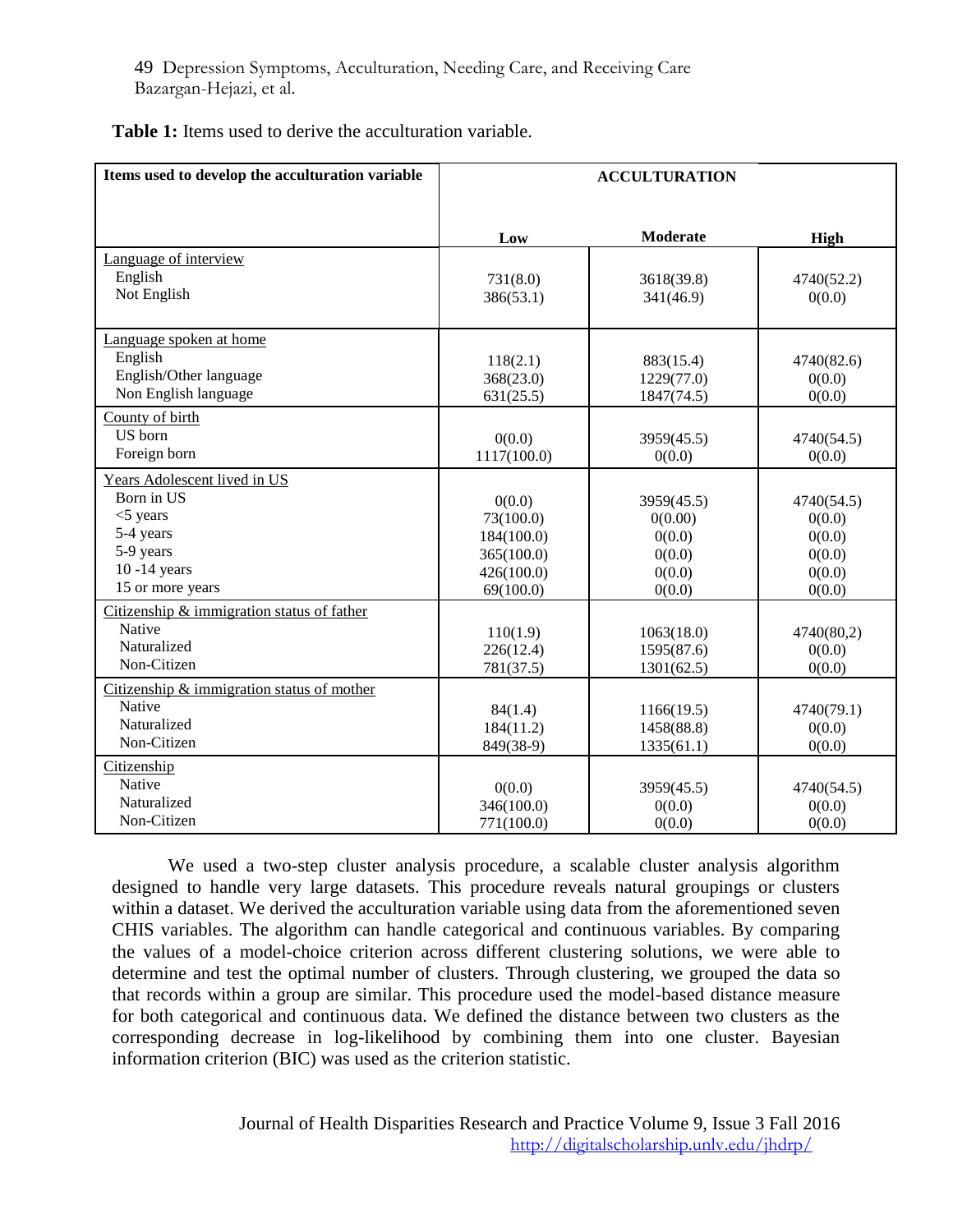To determine the optimal number of clusters, we used the hierarchical clustering method, wherein we first calculate BIC for each number of clusters within a specified range, and use it to find the initial estimate for the number of clusters. We then refine the initial estimate by finding the greatest change in distance between the two closest clusters in each hierarchical clustering stage. Cluster quality was measured by Silhouette measure of cohesion and separation, where a value  $> 0.5$  indicates good quality (Figure 1). Three clusters were found to satisfy our statistical criterion, and they have been coded as 1) low acculturation, 2) moderate acculturation, and 3) high acculturation.

**Figure 1.** Model summary and silhouette measure of cohesion and separation for the acculturation variable

| Model Summary     |   |  |  |  |  |  |  |  |
|-------------------|---|--|--|--|--|--|--|--|
| Algorithm TwoStep |   |  |  |  |  |  |  |  |
| Inputs            |   |  |  |  |  |  |  |  |
| <b>Clusters</b>   | 3 |  |  |  |  |  |  |  |





## Other Independent Variables

Potential confounding variables in this study include 1) gender (male vs. female), 2) age (12-14 vs. 15-17), 3) race/ethnicity (White/non-Latino, Latino [from 9 national origins], African American, Asian, and Other, including American Indian/Alaskan Native), (UCLA Center for Health Policy Research) 4) parents' marital status (single or married), 5) parents' education (high school or less vs. college and above), 6) poverty level, as defined by Federal Poverty Level (FPL) (< 200 % FPL vs.  $\geq$  200 % FPL) and computed using the respondent's number of household members, and total annual household income before taxes, 7) having a usual source of care (yes or no), 8) having health insurance (yes or no), 9) perceived health (excellent, very good, good, fair, poor), and 9) delayed/did not get medical care (yes or no). Data Analysis

All analyses were conducted using STATA 14.0. To produce accurate standard errors, replication weights were used to control for the complex CHIS sample design. These allow researchers to generate accurate standard errors, confidence intervals, and test of significance for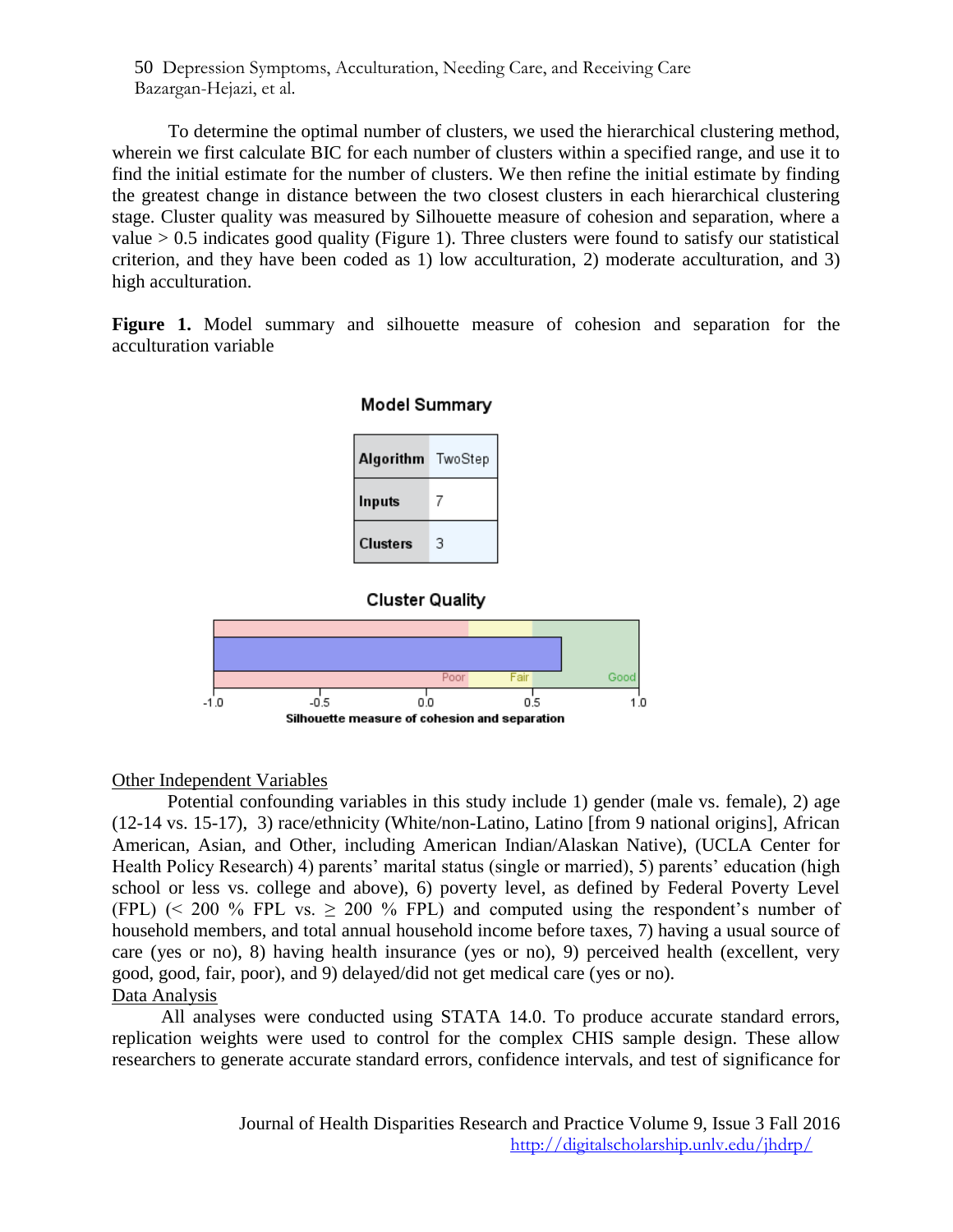population estimates. Additional information on how replication weights were applied to CHIS data is available at *www.chis.ucla.edu/pdf/weighting\_var\_chis\_02282007.pdf*.

Descriptive statistics were used to report 1) socio-demographic characteristics of the sample, 2) prevalence of MDS, and 3) the need and the use of psychological or emotional counseling. Bivariate analyses using the chi-squared test of independence were used to identify variables other than the primary independent variable (acculturation), associated with the outcomes. Multivariate logistical regression models were used to adjust for the effects of the confounding variables, and to determine the independent association, if any, between acculturation and 1) MDS, 2) needing help with emotional problems, and 3) receiving psychological or emotional counseling.

To test for factors that could modify the relationship between acculturation and the outcomes variables (i. e. effect modifier), we included the interaction terms in the multivariate logistic regression model. We considered the interaction of race, gender, age, and "had usual source of care" with the acculturation variable. Data were presented as an odds ratio and 95% confidence interval (CI). Statistical significance was defined as having a *p*-value < 0.05.

### **RESULTS**

#### Descriptive Analysis: Characteristics of Sample Population

The prevalence of MDS in our overall sample  $(n = 9816)$  was 6.0% (Table 2). The mean age of the sample was  $14.5$  years (SD = 1.68). Whites comprised 37% of the sample, followed by Latinos (30%). The majority of parents were married (71.0%). Ninety percent of adolescents perceived their health as "very good" and "good," while 7% reported their health as fair or poor. More than 80% of the sample reported having a usual source of care, and 94% reported being currently insured. About 13% were classified in the "low acculturation" group, whereas 43.5% and 44.0% were classified as moderately and highly acculturated, respectively (Table 2).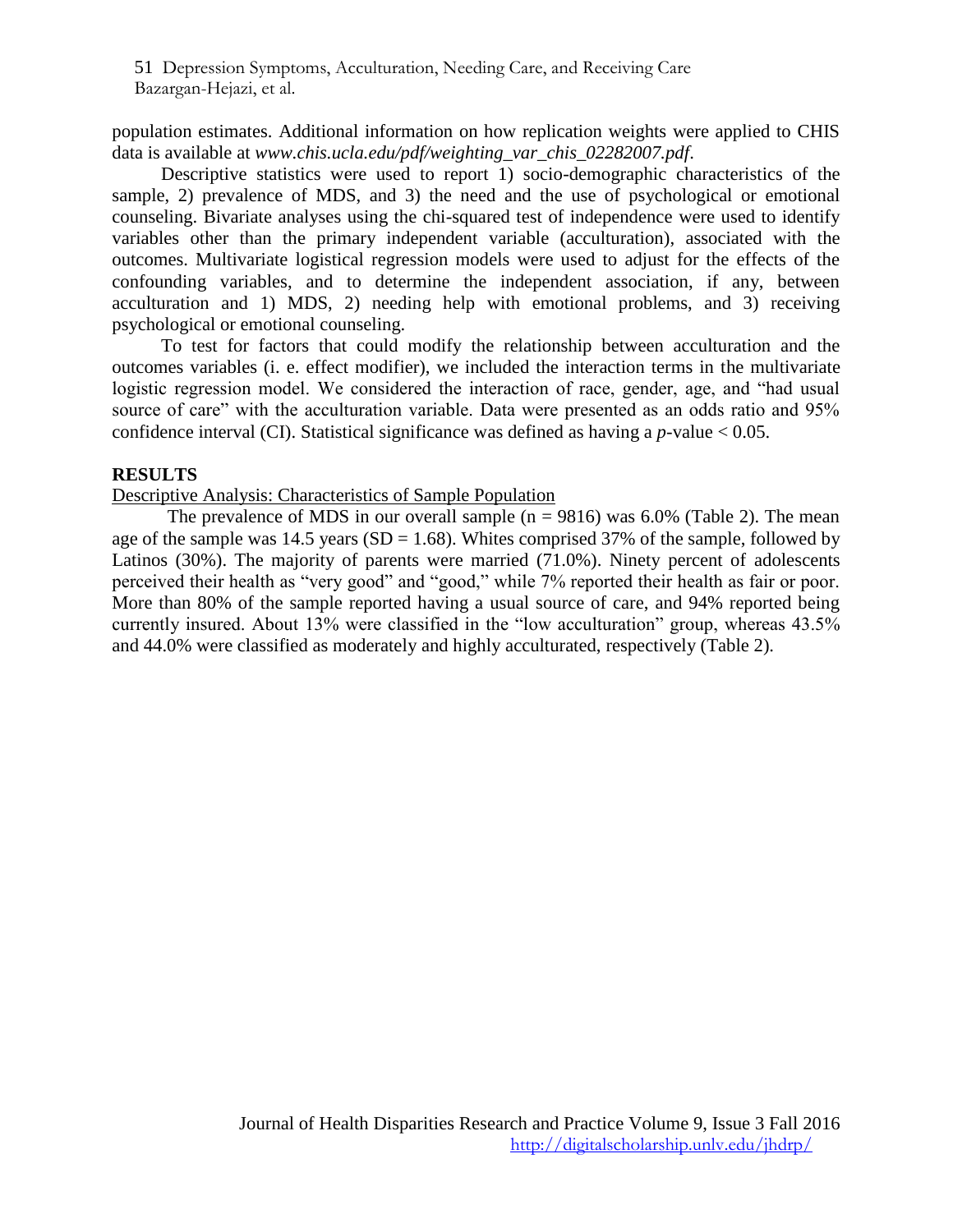| <b>Patient characteristics</b>    | <b>Number</b> | <b>Percent</b> |
|-----------------------------------|---------------|----------------|
| Gender                            |               |                |
| Male                              | 4959          | 51.0           |
| Female                            | 4857          | 49.0           |
| <b>Race/Ethnicity</b>             |               |                |
| White                             | 4782          | 37.8           |
| African American                  | 374           | 6.4            |
| Latino                            | 2408          | 30.0           |
| Asian                             | 926           | 10.4           |
| Other                             | 1326          | 15.4           |
| Age                               |               |                |
| $12 - 14$                         |               |                |
| $15 - 17$                         | 4856          | 48.8           |
|                                   | 4960          | 51.2           |
| <b>Parents' Marital Status</b>    |               |                |
| Single                            | 2058          | 29.0           |
| Married                           | 7758          | 71.0           |
| <b>Parental Education</b>         |               |                |
| $<$ HS/HS                         | 3425          | 39.0           |
| College                           | 6287          | 61.0           |
| <b>Poverty Level</b>              |               |                |
| $<$ 200% FPL                      | 3489          | 41,2           |
| $>=200\%$ FPL                     | 6327          | 58.8           |
| <b>Currently Insured</b>          |               |                |
| Yes                               | 9236          | 94.0           |
| No                                | 579           | 6.0            |
| <b>Perceived Health Status</b>    |               |                |
| Excellent / Very Good / Good      | 8978          | 90.4           |
| Fair / Poor                       | 838           | 9.6            |
| <b>Have Usual Source of Care</b>  |               |                |
| Yes                               | 8231          | 82.5           |
| N <sub>0</sub>                    | 1585          | 17.5           |
| <b>Depression Symptoms</b>        |               |                |
| Yes                               |               |                |
| No                                | 566           | 6.0            |
|                                   | 9250          | 94.0           |
| <b>Needed help for emotional</b>  |               |                |
| problems                          |               |                |
| Yes                               | 1421          | 15.0           |
| No                                | 8395          | 85.0           |
| Received psychological counseling |               |                |
| Yes                               | 979           | 10.0           |
| No                                | 8837          | 90.0           |
| Delayed medical care              |               |                |
| Yes                               | 503           | 5.2            |
| No                                | 9313          | 94.8           |
| <b>Acculturation</b>              |               |                |
| Low                               | 1117          | 12.5           |
| Moderate                          | 3959          | 43.5           |
| High                              | 4740          | 44.0           |

## 2: Selected characteristics of the study sample ( $n = 9816$ ).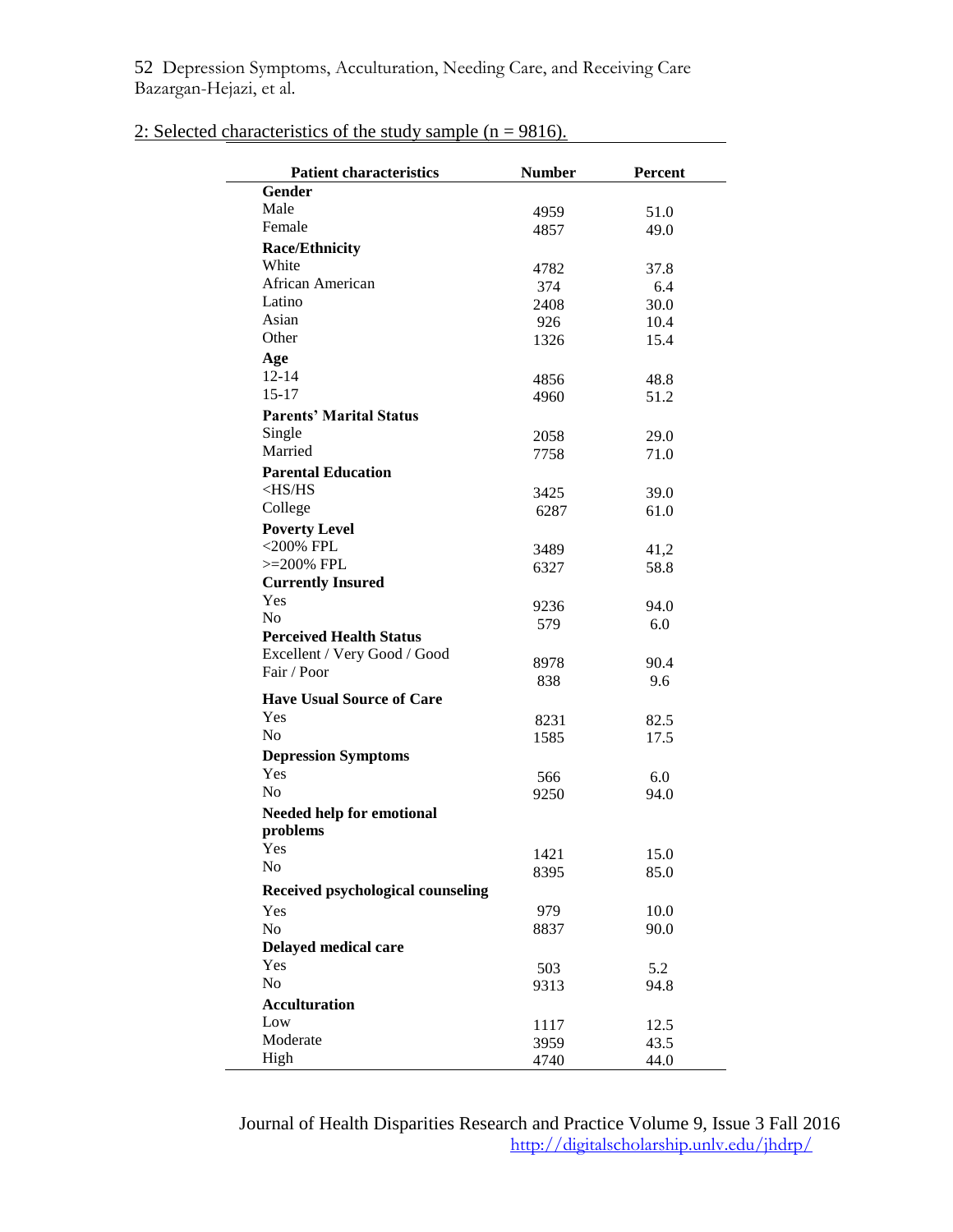#### Bivariate and Multivariate Analyses for MDS

Table 3 showed that MDS did not vary significantly by acculturation (*p>0.05*). Three variables were found to be significantly associated  $(p<0.05)$  with MDS: 1) gender; 2) selfperceived health status; and 3) delayed medical care. Female had higher percentage of MDS than male (female=8.5% versus 4% in male). Participants who perceived their health status as fair/poor had higher percentage of MDS compared to the excellent/very good/good group (fair/poor=12% versus 5.5% in excellent/very good/good). Those who reported having delayed medical care had higher prevalence of MDS relative to those who did not report delayed medical care (had delayed medical care=18% versus 5.5% in those who did not have delay in medical care) (Table 3, Column 1).

The independent predictors of MDS among the sample  $(n = 9712)$  are reported in Table 4. The three significant predictors include being female (OR = 2.8, CI = 1.2.0 -4.1,  $p < 0.001$ ), reporting fair or poor health (OR = 2.3, CI = 1.7-3.2,  $p < 0.001$ ), and experiencing "delayed medical care" (OR = 3.6, CI = 2.6-4.5,  $p < 0.001$ ).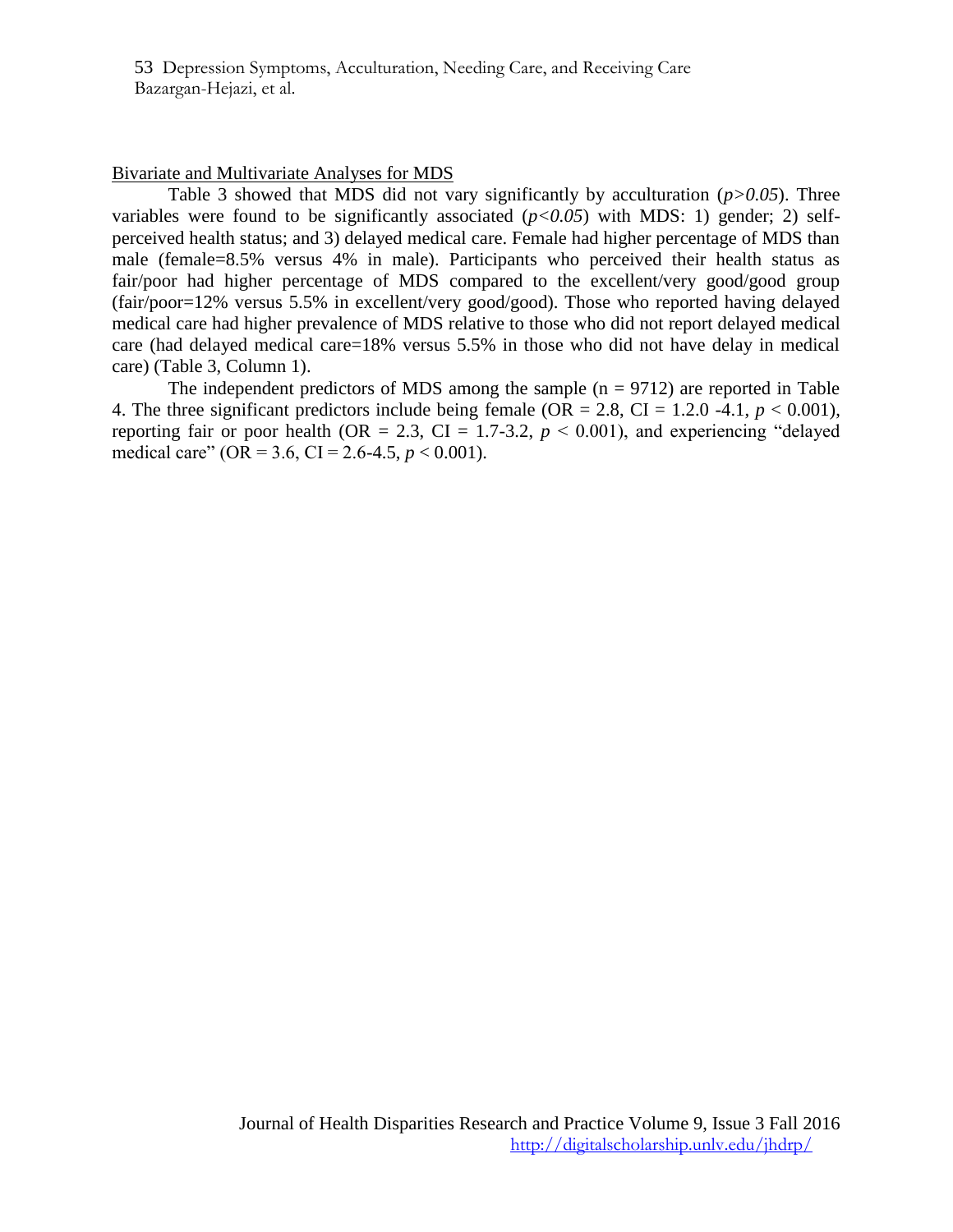**Table 4.** Odds ratio and 95% confidence interval for the association between acculturation and MDS, needed help for emotional problem, and received psychological counseling or emotional counseling using multiple logistic regression.

| Outcome = MDS $(N=9,712)$                                                          | Odds Ratio (95%CI) | <b>P-Value</b> |
|------------------------------------------------------------------------------------|--------------------|----------------|
| <b>Acculturation</b>                                                               |                    |                |
| High (referent)                                                                    |                    |                |
| Moderate                                                                           | 1.71(0.93, 1.67)   | 0.153          |
| Low                                                                                | 1.26(0.41, 3.89)   | 0.685          |
| Gender*                                                                            |                    |                |
| Male (referent)                                                                    |                    |                |
| Female                                                                             | 2.84(1.96, 4.13)   | < 0.001        |
| Perceived Health*                                                                  |                    |                |
| Excellent/very good/good (referent)                                                |                    |                |
| Fair/poor                                                                          | 2.34(1.71, 3.22)   | < 0.001        |
| <b>Delayed Medical Care*</b>                                                       |                    |                |
| No (referent)                                                                      |                    |                |
| Yes                                                                                | 3.54(2.52, 4.97)   | < 0.001        |
| <b>Race/Ethnicity</b>                                                              |                    |                |
| White (referent)                                                                   |                    |                |
| African American                                                                   | 1.03(0.55, 1.94)   | 0.910          |
| Latino                                                                             | 0.94(0.53, 1.69)   | 0.843          |
| Asian and Others                                                                   | 0.87(0.54, 1.40)   | 0.571          |
| <b>Race/Ethnicity X Acculturation</b>                                              |                    |                |
| High White (referent)                                                              |                    |                |
| <b>African American Moderate</b>                                                   | 0.93(0.28, 3.12)   | 0.912          |
| <b>African American Low</b>                                                        | 1.56(0.05, 49.55)  | 0.800          |
| Latino Moderate*                                                                   | 0.80(0.35, 1.82)   | 0.594          |
| Latino Low                                                                         | 0.63(0.19, 2.14)   | 0.462          |
| Asian and other Moderate*                                                          | 1.20(0.57, 2.53)   | 0.635          |
| Asian and other Low*                                                               | 1.05(0.28, 3.96)   | 0.946          |
|                                                                                    |                    |                |
| <b>Outcome = Needed Help for Emotional</b><br>Problem among the MDS sample (N=556) | Odds Ratio (95%CI) | P-Value        |
| <b>Acculturation</b>                                                               |                    |                |
| High (referent)                                                                    |                    |                |
| Moderate                                                                           |                    |                |
| Low                                                                                | 3.55 (0.79, 15.88) | 0.097          |
|                                                                                    | 0.72(0.03, 19.75)  | 0.847          |
| <b>Race/Ethnicity</b><br>White (referent)                                          |                    |                |
| African American                                                                   |                    |                |
| Latino*                                                                            | 2.51(0.74, 8.48)   | 0.139          |
| Asian and Other                                                                    | 4.82 (0.97, 24.04) | 0.055          |
|                                                                                    | 0.73(0.29, 1.87)   | 0.514          |
| Gender                                                                             |                    |                |
| Male (referent)                                                                    |                    |                |
| Female*                                                                            | 3.72(1.62, 8.55)   | 0.002          |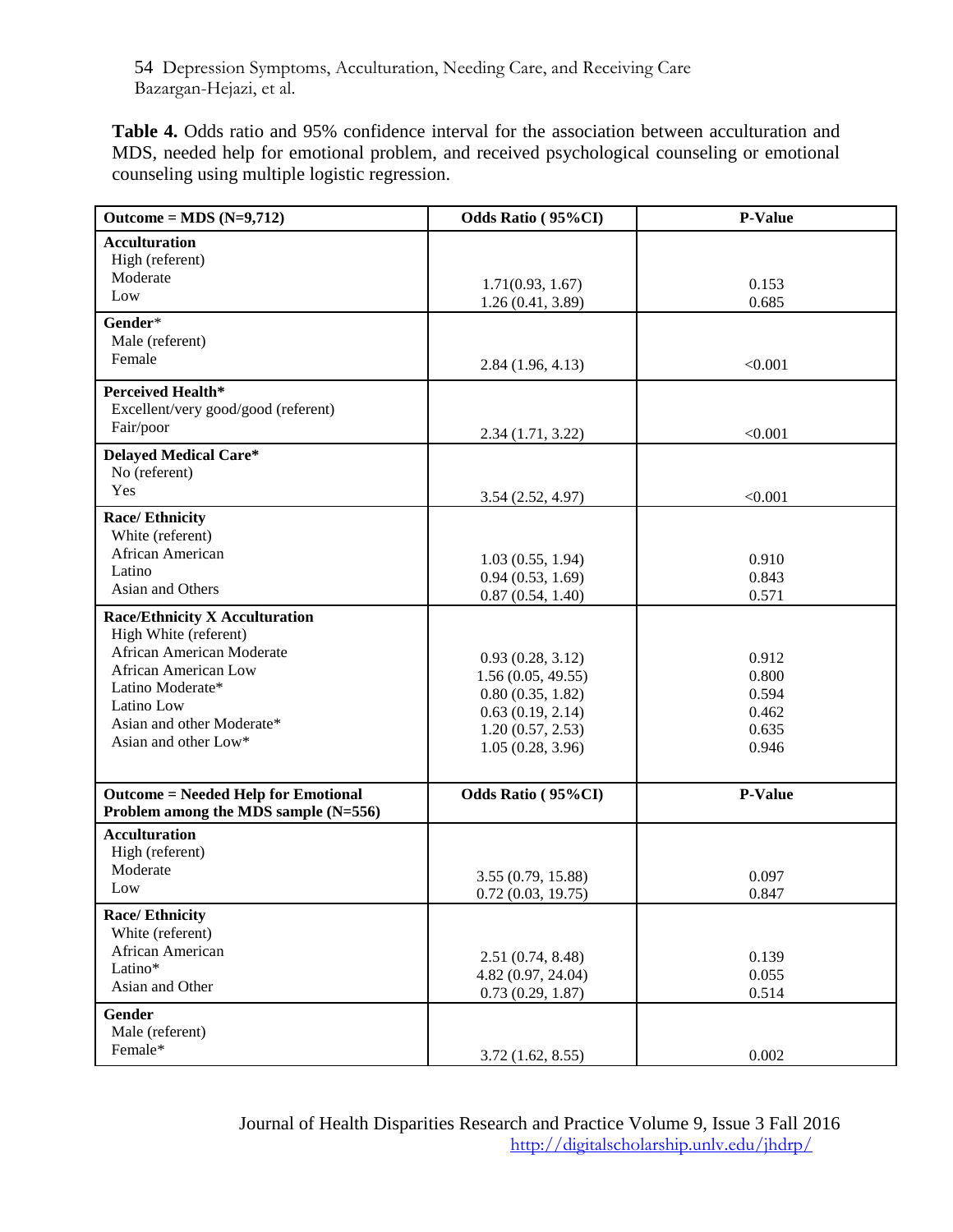| <b>Race/Ethnicity X Acculturation</b><br>High White (referent)<br>African American Moderate<br>African American Low<br>Latino Moderate*<br>Latino Low<br>Asian and other Moderate*<br>Asian and other Low*<br><b>Outcome = Received Psychological Counseling</b><br>or Emotional Counseling among the sample<br>with MDS $(N=550)$ | 0.28(0.03, 2.55)<br>4.67 (0.41, 53.93)<br>0.09(0.01, 0.60)<br>0.66(0.04, 11.42)<br>0.38(0.09, 1.62)<br>4.28 (0.13, 144.00)<br>Odds Ratio (95%CI) | 0.256<br>0.215<br>0.013<br>0.774<br>0.190<br>0.417<br><b>P-Value</b> |
|------------------------------------------------------------------------------------------------------------------------------------------------------------------------------------------------------------------------------------------------------------------------------------------------------------------------------------|--------------------------------------------------------------------------------------------------------------------------------------------------|----------------------------------------------------------------------|
| <b>Acculturation</b><br>High (referent)<br>Moderate<br>Low                                                                                                                                                                                                                                                                         | 0.47(0.07, 3.38)<br>0.85(0.51, 14.27)                                                                                                            | 0.453<br>0.912                                                       |
| <b>Race/Ethnicity</b><br>White (referent)<br><b>African American</b><br>Latino<br>Asian and Other                                                                                                                                                                                                                                  | 0.82(0.24, 2.86)<br>0.46(0.096, 2.23)<br>0.79(0.25, 2.56)                                                                                        | 0.759<br>0.335<br>0.696                                              |
| <b>Race/Ethnicity X Acculturation</b><br>High White (referent)<br><b>African American Moderate</b><br>African American Low<br>Latino Moderate*<br>Latino Low<br>Asian and other Moderate*<br>Asian and other Low*                                                                                                                  | Empty [not calculated]<br>0.28(0.03, 3.09)<br>1.93 (0.32, 11.64)<br>1.34(0.11, 16.35)<br>0.54(0.097, 3.01)<br>4.51 (0.24, 83.72)                 | 0.299<br>0.470<br>0.817<br>0.481<br>0.311                            |

#### **\*Statistically Significant**

All models were adjusted for: age group, sex, race/ethnicity, marital status, parent's education, poverty level, insurance status, had usual source of health care, self-perceived health status, delay in receiving the medication, and the interaction of acculturation variable with race/ethnicity, sex, age, and had usual source of health care.

Female adolescents had 2.8 times greater odds of reporting MDS than males. Similarly, adolescents who perceived their health status as fair or poor were twice as likely to report MDS than those who perceived their health as excellent, very good and good. In addition, adolescents who reported "delayed medical care" had 3.6 times higher odds of experiencing MDS than those who reported "no delayed medical care" in the past 12 months. There was no significant relationship between MDS and acculturation ( $p > 0.05$ ).

Bivariate and Multivariate Analyses for "Needing Help for Emotional Problems"

Table 3 (Column 2) reveals that among those with MDS ( $n = 556$ ), 55% reported needing help for emotional problems. At the bivariate level, needing help for emotional problems was significantly associated ( $p < 0.05$ ) with gender. Table 4 reveals that among those with depressive symptoms, females had higher odds of needing emotional help ( $OR = 3.7$ ,  $CI = 1.6-8.6$ ,  $p =$ 0.002), compared to males. Although African American, Latinos, and other racial/ethnic groups had higher odds for needing help for emotional problems compared to White, the relationships were not statistically significant  $(p > 0.05)$ .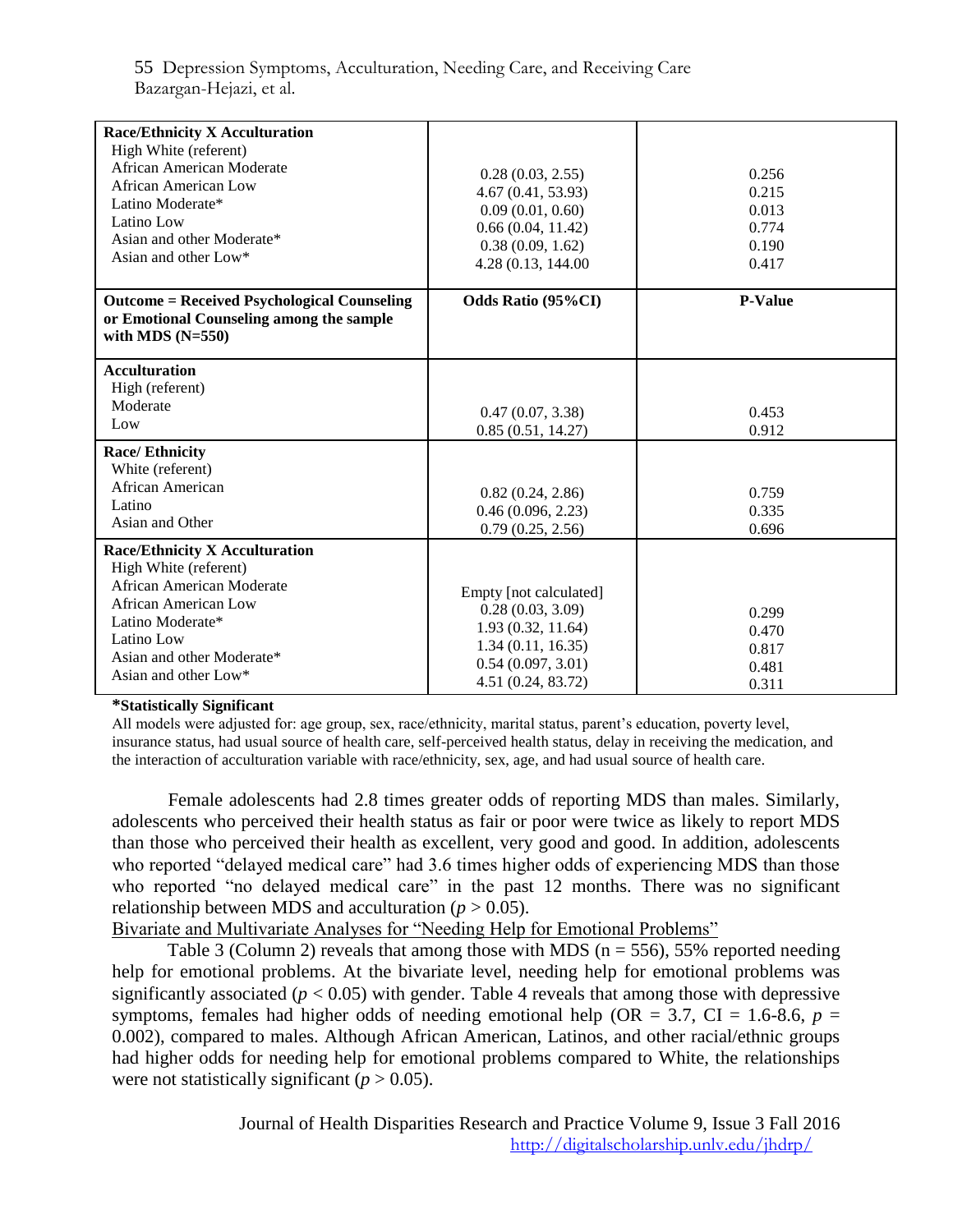While there was no significant relationship between needing emotional help and acculturation ( $p > 0.05$ ), the interaction term between acculturation levels and race/ethnicity was statistically significant for Latinos with moderate acculturation levels relative to Whites with high acculturation ( $p = 0.013$ ). Latinos with moderate acculturation levels had lower odds of needing help for emotional problems, compared to Whites with high acculturation level ( $OR =$ 0.09, CI =  $0.01 - 0.60$ ,  $p = 0.013$ ).

Bivariate and Multivariate Analyses for Receiving Psychological or Emotional Counseling

Table 3, column 3 reports that, of those identified with MDS ( $n = 556$ ), 30% received emotional or psychological counseling. At the bivariate level, receiving such counseling was significantly associated ( $p < 0.05$ ) with gender, parental education, poverty level, delay in receiving care, and acculturation level. Table 4 indicates that there was no significant relationship between receiving psychological or emotional counseling, and acculturation levels, after controlling for the confounding variables in the model ( $p > 0.05$ ).

We repeated the multivariate logistic model for receiving psychological or emotional counseling among moderately depressed adolescents, and included the variable "needed help for emotional problems" as an additional predictor. The results showed that this was the only significant predictor for receiving psychological or emotional counseling ( $OR = 3.13$ , 95% CI = 1.79 – 5.51). The interference about size, direction, and magnitude of main effects without interaction is reported in Appendix 1.

| ס -----------          | Adolescents with $(K6 > 10)$ or<br>without $(K6 \le 10) MDS$<br>$(N=9816)$ |                         | Adolescents with K6>10<br>who answered question<br>about needing help with<br>emotional problems (N=566) |                              | Adolescents with K6> 10 who<br>answered questions about<br>receiving psychological or<br>emotional counseling (N=566) |                              |  |
|------------------------|----------------------------------------------------------------------------|-------------------------|----------------------------------------------------------------------------------------------------------|------------------------------|-----------------------------------------------------------------------------------------------------------------------|------------------------------|--|
|                        | $K6 \leq 10$<br>9250 (93.8%)                                               | K6 > 10<br>$566(6.2\%)$ | Yes<br>$332(55.0\%)$                                                                                     | N <sub>0</sub><br>234(45.0%) | Yes<br>$181(30.0\%)$                                                                                                  | N <sub>0</sub><br>385(70.0%) |  |
| Gender                 |                                                                            |                         |                                                                                                          |                              |                                                                                                                       |                              |  |
| Male                   | 4762(96.0)                                                                 | 197(4.0)                | 87(38.8)                                                                                                 | 110(61.2)                    | 51(21.6)                                                                                                              | 146(78.4)                    |  |
| Female                 | 4448(91.5)                                                                 | 369(8.5)                | 245(62.6)                                                                                                | 124(37.4)                    | 130(34.3)                                                                                                             | 239(65.7)                    |  |
| P-value                | $0.001*$                                                                   |                         | $0.001*$                                                                                                 |                              | $0.039*$                                                                                                              |                              |  |
| Age                    |                                                                            |                         |                                                                                                          |                              |                                                                                                                       |                              |  |
| $12 - 14$              | 4626(94.4)                                                                 | 230(5.6)                | 118(49.6)                                                                                                | 112(50.4)                    | 65(28.7)                                                                                                              | 165(71.3)                    |  |
| $15-17$                | 4624(93.3)                                                                 | 336(6.7)                | 214(59.0)                                                                                                | 122(41.0)                    | 116(31.4)                                                                                                             | 220(68.6)                    |  |
| P-value                | 0.174                                                                      |                         | 0.148                                                                                                    |                              | 0.670                                                                                                                 |                              |  |
| <b>Race/Ethnicity</b>  |                                                                            |                         |                                                                                                          |                              |                                                                                                                       |                              |  |
| White                  | 4526(94.0)                                                                 | 256(6.0)                | 164(62.4)                                                                                                | 92(37.6)                     | 103(40.0)                                                                                                             | 153(60.0)                    |  |
| African American       | 347 (93.3)                                                                 | 27(6.7)                 | 18(69.0)                                                                                                 | 9(31.0)                      | 6(19.0)                                                                                                               | 21(81.0)                     |  |
| Latino                 | 2267(94.0)                                                                 | 141(6.0)                | 76(52.3)                                                                                                 | 65(47.7)                     | 31(21.8)                                                                                                              | 110(78.2)                    |  |
| Asian                  | 879 (95.0)                                                                 | 47(5.0)                 | 19(39.0)                                                                                                 | 28(61.0)                     | 8(29.0)                                                                                                               | 39(71.0)                     |  |
| PI/Other               | 1231(93.0)                                                                 | 95(7.0)                 | 55(45.3)                                                                                                 | 40(54.7)                     | 33(28.7)                                                                                                              | 62(71.3)                     |  |
| P-value                | 0.705                                                                      |                         | 0.075                                                                                                    |                              | 0.083                                                                                                                 |                              |  |
| <b>Parents Marital</b> |                                                                            |                         |                                                                                                          |                              |                                                                                                                       |                              |  |
| status                 |                                                                            |                         |                                                                                                          |                              |                                                                                                                       |                              |  |
| Married                | 7342(94.2)                                                                 | 416(5.8)                | 239(52.0)                                                                                                | 177(48.0)                    | 127(29.6)                                                                                                             | 289(70.4)                    |  |
| Not married            | 1908(93.0)                                                                 | 150(7.0)                | 93(61.0)                                                                                                 | 57(39.0)                     | 54(31.3)                                                                                                              | 96(68.7)                     |  |
| P-value                | 0.163                                                                      |                         | 0.117                                                                                                    |                              | 0.776                                                                                                                 |                              |  |

**Table 3.** Correlates of moderate depression symptoms (MDS), needing emotional help, and receiving psychological or emotional counseling.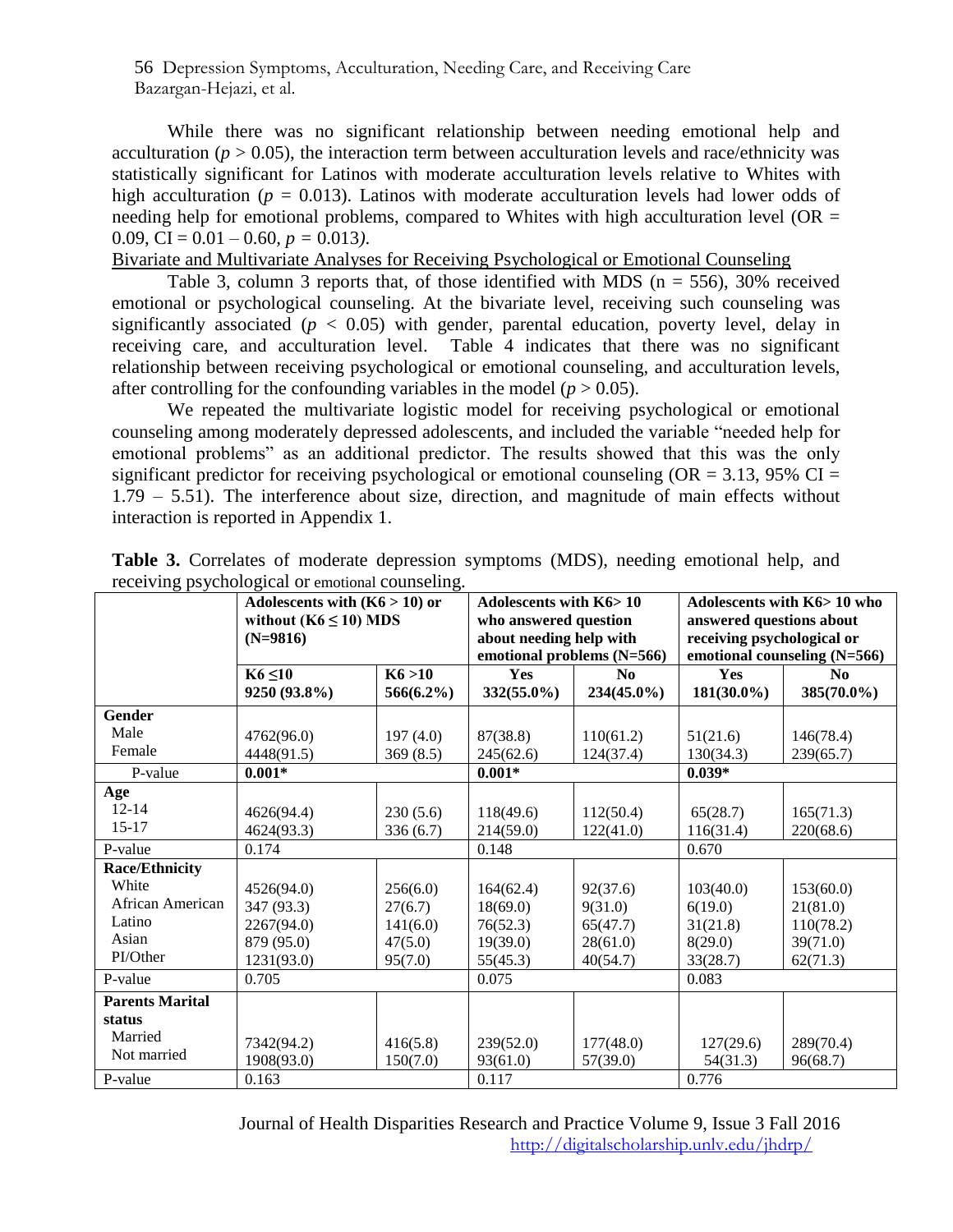| <b>Parental</b>         |            |           |                      |           |           |           |  |
|-------------------------|------------|-----------|----------------------|-----------|-----------|-----------|--|
| education               |            |           |                      |           |           |           |  |
| $\leq$ -High school     | 3194(93.3) | 231(6.7)  | 124(48.8)            | 107(51.2) | 57(21.7)  | 174(78.3) |  |
| College/more            | 5962(94.0) | 325(6.0)  | 205(60.8)            | 120(39.2) | 121(37.0) | 204(63.0) |  |
| P-value                 | 0.195      |           | 0.057                |           | $0.002*$  |           |  |
| <b>Poverty level</b>    |            |           |                      |           |           |           |  |
| $<$ 200 FPL             | 3257(93.3) | 232(6.7)  | 120(49.5)            | 112(50.5) | 51(20.5)  | 181(79.5) |  |
| $>=200$ FPL             | 5993(94.2) | 334(5.8)  | 212(59.2)            | 122(40.8) | 130(38.0) | 204(62.0) |  |
| P-value                 | 0.229      |           | 0.117                |           | $0.001*$  |           |  |
|                         |            |           |                      |           |           |           |  |
| <b>Usual source of</b>  |            |           |                      |           |           |           |  |
| care                    |            |           |                      |           |           |           |  |
| Yes                     | 7768(93.8) | 463(6.2)  | 276(54.2)            | 187(45.8) | 155(31.0) | 308(69.0) |  |
| N <sub>o</sub>          | 1482(94.0) | 103(6.0)  | 56(58.0)<br>47(42.0) |           | 26(26.8)  | 77(73.2)  |  |
| P-value                 | 0.810      |           | 0.579                |           | 0.559     |           |  |
| <b>Health insurance</b> |            |           |                      |           |           |           |  |
| Yes                     | 8705(94.0) | 532(6.0)  | 313(55.3)            | 219(44.7) | 174(31.4) | 358(68.6) |  |
| N <sub>o</sub>          | 545(93.3)  | 34(6.7)   | 19(49.0)             | 15(51.0)  | 7(13.4)   | 27(86.6)  |  |
| P-value                 | 0.672      |           | 0.659                |           | 0.088     |           |  |
| <b>Perceived health</b> |            |           |                      |           |           |           |  |
| Excellent/vg/good       | 8529(94.5) | 449(5.5)  | 262(53.0)            | 187(47.0) | 137(28.0) | 312(72.0) |  |
| Fair/poor               | 21(88.0)   | 117(12.0) | 70(62.0)             | 47(38.0)  | 44(39.0)  | 73(61.0)  |  |
| P-value                 | $0.001*$   |           | 0.188                |           | 0.081     |           |  |
| Delayed/did not         |            |           |                      |           |           |           |  |
| get medical care        |            |           |                      |           |           |           |  |
| Yes                     | 411(82.0)  | 92(18.0)  | 69(68.4)             | 23(31.6)  | 37(42.6)  | 55(57.4)  |  |
| N <sub>o</sub>          | 8839(94.5) | 474(5.5)  | 263(52.5)            | 211(47.5) | 144(28.0) | 330(72.0) |  |
| P-value                 | $0.001*$   | 0.065     |                      |           | $0.045*$  |           |  |
| <b>Acculturation</b>    |            |           |                      |           |           |           |  |
| Low                     | 1062(95.0) | 55(5.0)   | 27(47.2)             | 28(52.8)  | 18(41.6)  | 37(58.4)  |  |
| Moderate                | 3704(93.0) | 255(7.0)  | 146(49.5)            | 109(50.5) | 69(23.4)  | 186(76.6) |  |
| High                    | 4484(94.0) | 256(6.0)  | 159(62.8)            | 97(37.2)  | 94(35.0)  | 162(65.0) |  |
| P-value                 | 0.104      |           | 0.094                |           | $0.045*$  |           |  |
|                         |            |           |                      |           |           |           |  |

**\*Statistically Significant** 

#### **DISCUSSION**

The prevalence of MDS in our sample (6.0%) is generally consistent with that of the overall U. S. adolescent population (5 - 8%) (Garber et al., 2009). However, only half of adolescents with such symptoms indicated that they needed help with emotional problems, and only one-third received counseling. This may be cause for concern, given the reported association between symptoms of untreated depression, and impairment in relationships and role functioning (Petersen, Andreotti, Chelminski, Young, & Zimmerman, 2009), as well as with the onset of behavioral, subclinical and clinical disorders (Mather AA, Cox BJ, Enns MW, & Sareen J, 2009).

It is therefore essential that healthcare providers and school officials conduct early screenings, and perhaps employ more conservative identification thresholds so that teens with relatively minor depression symptoms such as simple sadness (Son & Kirchner, 2000) are diagnosed and treated in the early stages. Among other beneficial outcomes, this may prevent adolescents from later engaging in risky behaviors to self-medicate their depressive symptoms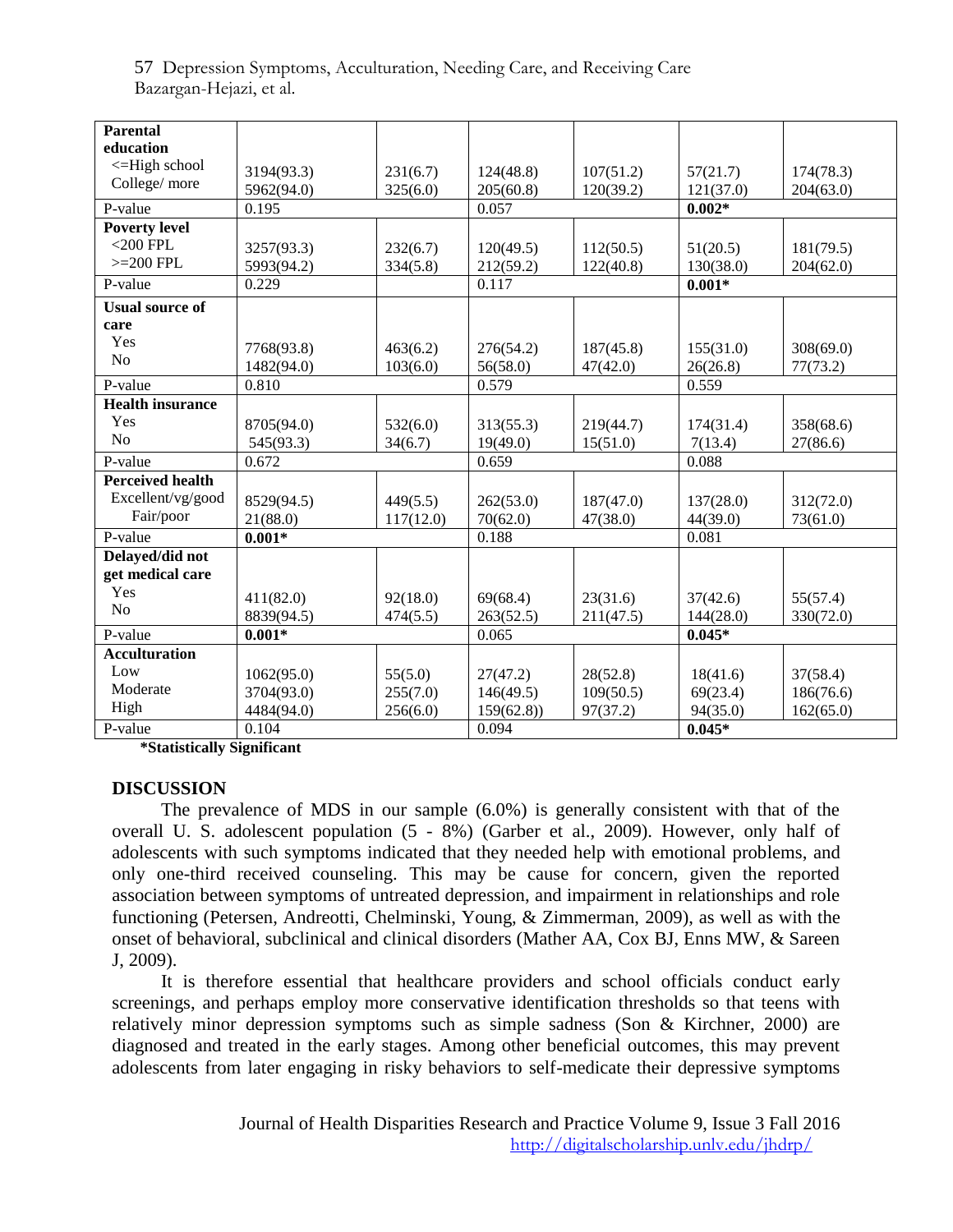(Hallfors DD, Waller MW, Bauer D, Ford CA, & Halpern CT, 2005). Our findings also suggest that half of the adolescents who report having MDS do not ask for help. This could mean that adolescents have different knowledge levels, and various understandings of depression and its treatment. This may, as a result, delay effective treatment. Understanding factors that are related to help-seeking behaviors in adolescents with MDS can inform mental health education for this group, and overcome barriers to providing timely and effective care.

The second aim of this study was to determine any association between acculturation and self-reported MDS. Our findings reveal no difference between highly acculturated and lowacculturated adolescents. We also found that the interaction of race/ethnicity and acculturations, and MDS, was not significant. This may be explained by the direct relationship of stress and the acculturation process in the diathesis-stress model. In this paradigm, reaction to severe, negative stress in the acculturation process may result in depression symptoms (Krackow E & Rudolph KD., 2008); conversely, the lack of such stress would not produce mental distress or depression.

If an adolescent does not experience discrimination or familial disconnect, or the loss of traditional support networks, for example, they may not process the acculturation process as stressful. The relative ease through which they become acculturated will thus facilitate the adaptation process, contribute to mental resilience, and result in little mental distress. However, the limited amount of available data in this study prevented further exploration and testing of this construct.

The third aim of the study was to determine whether acculturation was associated with reporting the "need for emotional help," and "receiving psychological counseling" among adolescents with depression symptoms. We found that adolescents' level of acculturation did not impact their level of need for emotional help. However, the interaction between race/ethnicity and acculturation produced a statistically significant difference for Latinos with moderate acculturation levels. This group, in comparison to Whites with higher acculturation levels, was less likely to report needing help for emotional problems. The finding that moderately acculturated Latinos with MDS were less likely to express the need for care highlights variations in help-seeking behaviors of this group. The role of Latino culture in fostering greater reliance on an indigenous support system is identified in other research [\(Kaniasty & Norris;](#page-19-0) Nguyen  $\&$ Anderson, 2005), and may explain this finding.

The main and interaction effects of acculturation and race/ethnicity on receiving psychological or emotional counseling were not significant. However, the variable "needed help for emotional problem" was a significant predictor in receiving psychological or emotional counseling. That acculturation, and race/ethnic variations did not predict receiving care suggests the importance of further research into the help-seeking behaviors of adolescents, and into identifying circumstances under which adolescents are more willing to utilize mental health services. It has been suggested that stigmatization and negative beliefs about taking antidepressants continues to server as a barrier in seeking timely help for mental care (Horgan & Sweeney, 2010). Our data, however, is limited in analyzing the predictive role of suggested variables.

It is interesting to note, however, that based on our findings, adolescents who expressed needing help received it, independent of other sociodemographic factors. This indicates that those who felt comfortable asking for help somehow overcame barriers in seeking and receiving psychological or emotional care. These findings suggest the need for further studies that examine whether improving mental health literacy in adolescents will motivate them to better voice their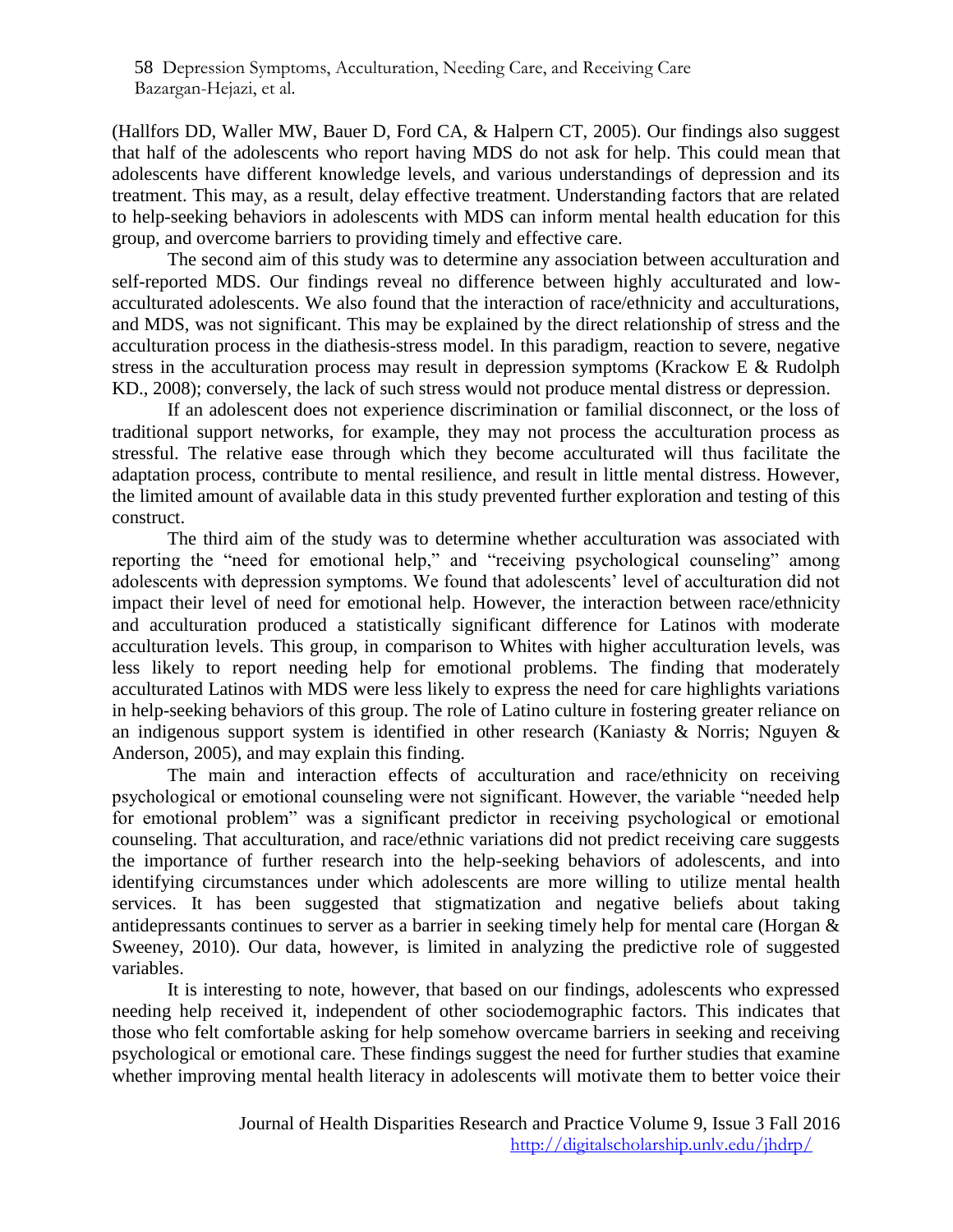need for help. Promoting help-seeking behavior is seen as critical in mobilizing helping resources [\(Kaniasty & Norris\).](#page-19-0)

Our findings reveal that females were nearly three times more likely than males to report MDS, and nearly four times more likely than males to report the need for emotional help. That females are more likely to report MDS in general is supported by national and international data (Rola, 2005; Tedstone Doherty & Kartalova-O'Doherty, 2010). The diathesis stress model may explain these gender differences through the interactive contribution of biological, psychological, and contextual changes that occur during the transition into adolescence (Wright et al., 2009). Our findings are consistent with other studies which report that females are also more willing to find pathways to, and utilize, mental health services (Nam et al., 2010). This indicates that gender differences must be considered when developing future mental health initiatives.

We also found that adolescents who perceived their health as fair or poor had higher odds of reporting MDS, compared to adolescents with good or very good health. This is consistent with previous studies that found associations between perceived health and actual depressive symptoms (Breidablik, Meland, & Lydersen, 2009). In the context of the diathesis stress model, illness may in itself be a stressor that precipitates depression (Monroe SM & Simons AD, 1991). Conversely, personal characteristics and coping strategies can affect how adolescents respond to illness, which may result in depression (Rudolph KD, 2009). The negative cognition of a stressful situation such as an illness, for example, can increase stress levels and may possibly predict depression. In this study, participants who perceived their health as anything less than good had higher odds of reporting MDS.

We also found that adolescents who reported "delayed medical care" were over three times more likely to report MDS than those who did not report such delays. Although personal and systemic barriers associated with delayed medical care are well represented in the literature (Driscoll & Bernstein, 2012; Thompson, Hunt, & Issakidis, 2004), few studies have considered any association between moderate depressive symptoms and delayed medical care. Clearly, more investigation is needed to determine not only how we may facilitate earlier identification of depression in adolescents, but also on how to mitigate barriers in obtaining timely medical care. Study Limitations

Our study has several limitations. One involves the nature of cross-sectional data, whereby only association can be detected, and not causation. Also, CHIS relies on self-reported data that subject our analyses to both recall and social desirability bias. In addition, our sample has a selection bias toward more acculturated participants, because only those who lived in households with telephones had a chance to participate in the study (Johnson-Kozlow, 2010). Furthermore, we used proxy measures of acculturation (the only measures available in CHIS), and our approach toward acculturation was unidirectional, while many researchers advocate for a bi-dimensional model of acculturation (Lara, Gamboa, Kahramanian, Morales, & Bautista, 2005; Van Wieren, Roberts, Arellano, Feller, & Diaz, 2011). Lastly, the size of the sample did not allow us to conduct more precise analyses across countries of ethnicity/country of origin. Longitudinal studies with larger samples of different race/ethnic groups, using bi-directional measures of acculturation are needed to address the aforementioned limitations.

#### **CONCLUSIONS**

We found a prevalence of depression symptoms among adolescents in California similar to that among adolescents in the entire U.S. We also found that, of the depressed sample, nearly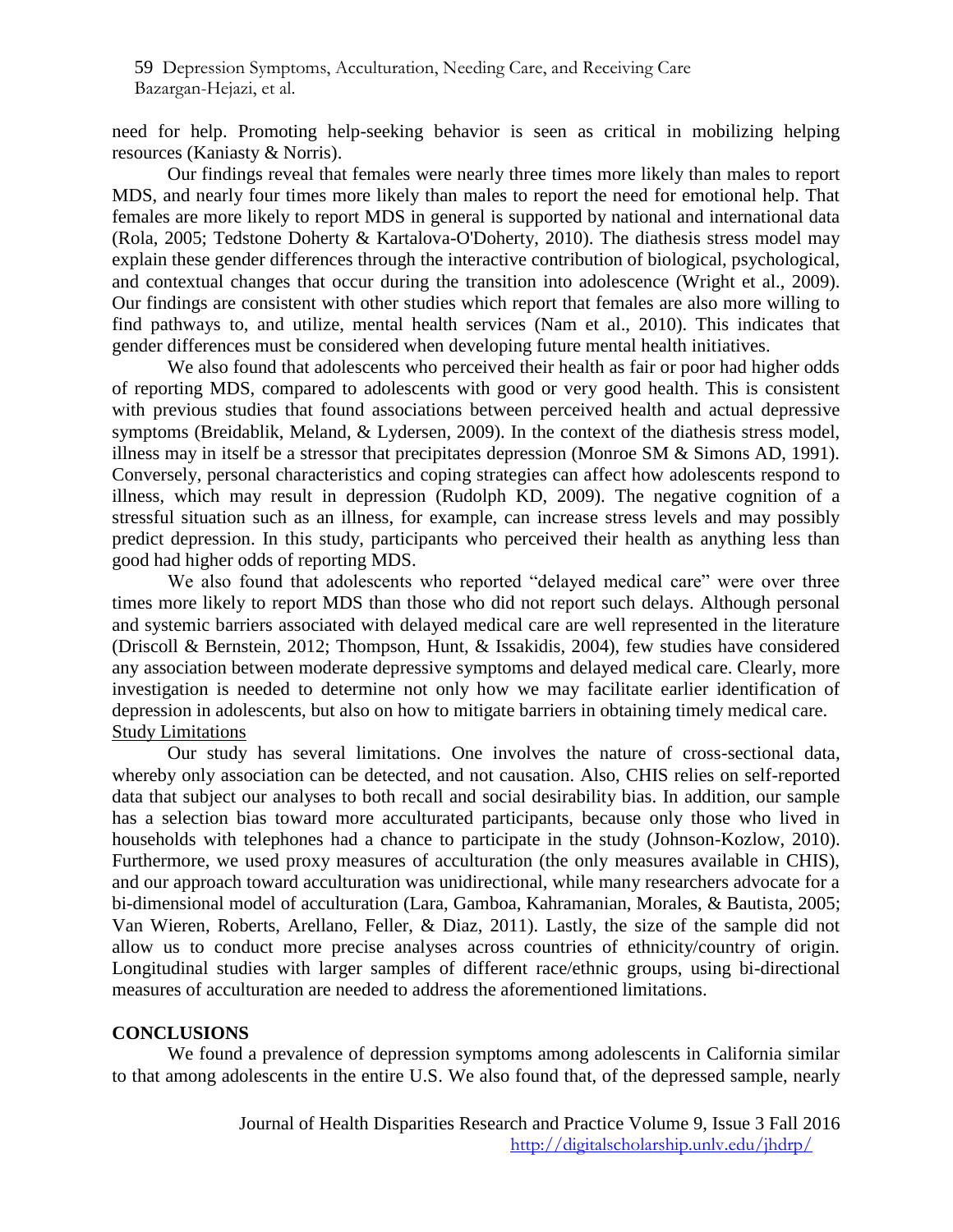half reported needing help for emotional problems, and nearly one third received psychological or emotional counseling. The variable "needed help for emotional problem" was the only significant predictor for receiving psychological or emotional counseling. Risk factors for depression symptoms include female gender, perceiving one's health as fair or poor, and experiencing "delayed medical care." Among adolescents with MDS, moderately acculturated Latino adolescents were more likely to report needing help for emotional problems, compared to highly acculturated Whites. Acculturation level and race/ethnicity did not play a significant role in predicting depression symptoms, and in receiving psychological or emotional counseling.

Findings from this study suggest that a large segment of California adolescents with depression symptoms go undetected and untreated, despite the availability of screening tools to identify such individuals (Winters, Myers, & Proud, 2002; Young, Miller, & Khan, 2010). Health professional with adequate knowledge of these tools can detect at-risk adolescents and determine appropriate care options (Young et al., 2010). Our findings also indicate the need to facilitate help seeking behavior, and advocate for psychological counseling services for adolescents in California. Besides obvious clinical benefits, interventions and programs may improve teen functioning with their peers, families, and at school (Jaycox et al., 2009). They may also increase adolescents' ability to cope with burden of everyday life, and ultimately mitigate the financial costs of depression to society (Burns & Birrell, 2014; Lynch FL & Clarke GN, 2006). More studies are needed to fully understand how to best engage adolescents to use available professional counseling services.

It is equally important to delineate gender-specific risk or protective attributes associated with depression discrepancy between males and females. Moreover, interventions that focus specifically on improving adolescents' self-appraisal of well-being, and seeking timely care are needed. These are in addition to studies that longitudinally assess their impact on physical and mental functioning. Such interventions should investigate whether minority teens' level of readiness to receive psychological counseling is related to generational dissonance, which would possibly prevent them from revealing their depression symptoms with their parents.

## **ACKNOWLEDGMENTS**

Work on this paper was supported by the following grants:

Title III, Part B "Strengthening Historically Black Graduate Institutions" Grant P031B070062

Accelerated Excellence in Translational Sciences (AXIS), NIH-National Institute of Minority Health and Health Disparities, grant# 2U54MD007598-07

NIH-NIMHD under award numbers 54MD008149

UCLA/DREW Project EXPORT, NIH-NIMHD grant "2P20MD000182."

## **REFERENCES**

Anderson, C., & Logan, D. (2010). Impact of traumatic birth experience on Latina adolescent mothers. *Issues Ment Health Nurs, 31*(11), 700-707. doi: 10.3109/01612840.2010.518784

- Anderson, S. E., Murray, D. M., Johnson, C. C., Elder, J. P., Lytle, L. A., Jobe, J. B., ... Stevens, J. (2011). Obesity and depressed mood associations differ by race/ethnicity in adolescent girls. *Int J Pediatr Obes, 6*(1), 69-78. doi: 10.3109/17477161003728477
- Bazargan-Hejazi S, Alvarez G, Teklehaimanot S, Nikakhtar N, & Bazargan, M. (2010). Prevalence of depression symptoms among adolescents aged 12-17 years in California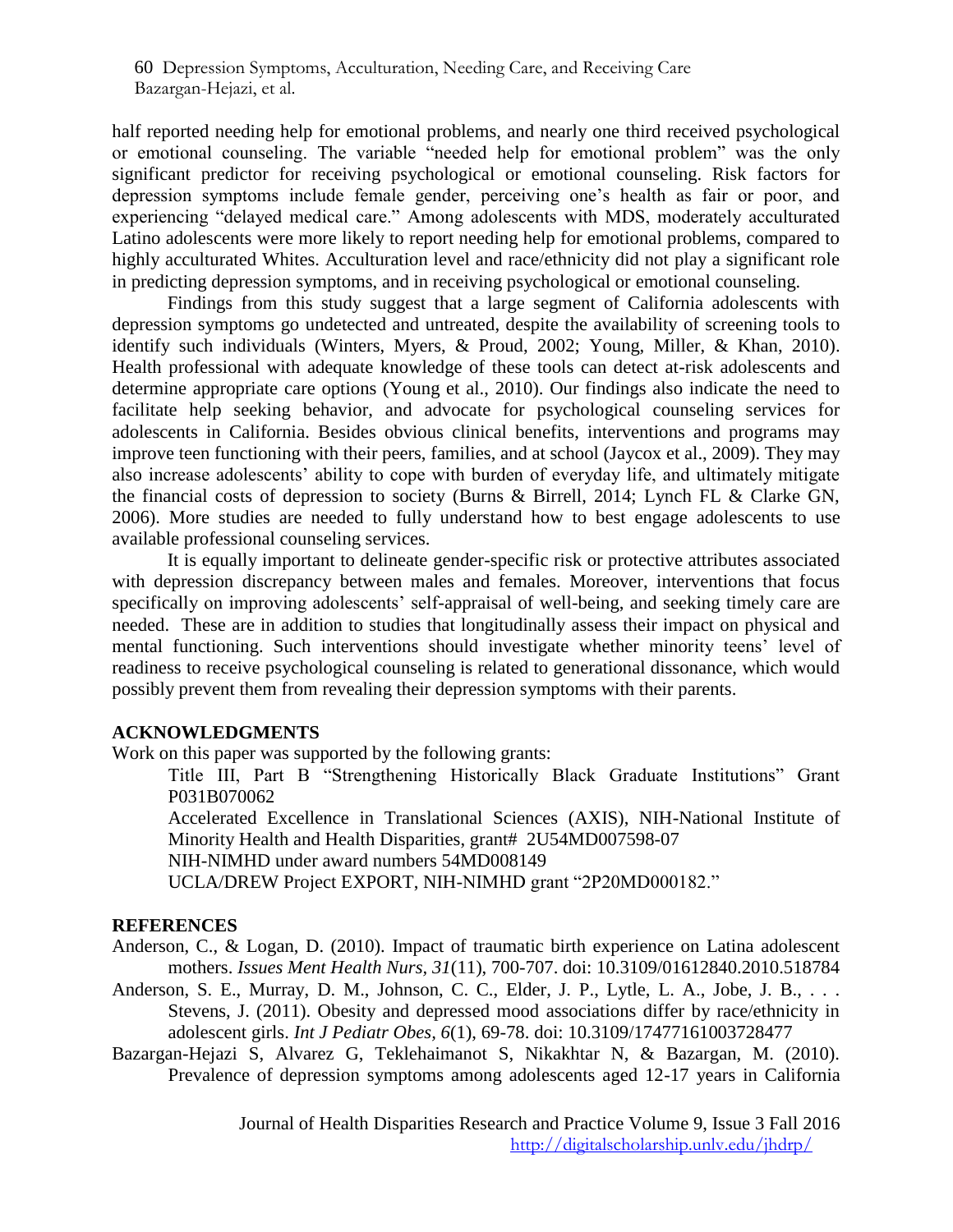and the role of overweight as a risk factor. *Ethn Dis., 20(1 Suppl 1)*(1049-510X (Print)), S1-107-115.

- Beck CT, Froman RD, & Bernal H. (2005). Acculturation level and postpartum depression in Hispanic mothers. *MCN Am J Matern Child Nurs, 30*(5), 299-304.
- Berry JW (Ed.). (2002). *Conceptual Approaches to Acculturation*.. Washington, DC: APA Books.
- Bhattacharya, G. (2008). Acculturating Indian immigrant men in New York City: applying the social capital construct to understand their experiences and health. *J Immigr Minor Health, 10*(2), 91-101.
- Bhugra D. (2005). Cultural identities and cultural congruency: a new model for evaluating mental distress in immigrants. *Acta Psychiatr Scand, 111*(2), 84-93.
- Bhugra, D. (2004). Migration and mental health. *Acta Psychiatrica Scandinavica, 109*(4), 243- 258. doi: 246 [pii]
- Breidablik, Hans-Johan, Meland, Eivind, & Lydersen, Stian. (2009). Self-rated health during adolescence: stability and predictors of change (Young-HUNT study, Norway). *Eur J Public Health, 19*(1), 73-78. doi: 10.1093/eurpub/ckn111
- Buchanan, R. L., & Smokowski, P. R. (2009). Pathways from acculturation stress to substance use among latino adolescents. *Subst Use Misuse, 44*(5), 740-762. doi: 10.1080/10826080802544216
- Burns, Jane, & Birrell, Emma. (2014). Enhancing early engagement with mental health services by young people. *Psychol Res Behav Manag, 7*, 303-312. doi: 10.2147/PRBM.S49151
- Caplan, S. (2007). Latinos, acculturation, and acculturative stress: a dimensional concept analysis. *Policy Polit Nurs Pract, 8*(2), 93-106. doi: 10.1177/1527154407301751
- Driscoll, A. K., & Bernstein, A. B. (2012). Health and access to care among employed and unemployed adults: United States, 2009-2010. *NCHS Data Brief*(83), 1-8.
- Furukawa, T. A., Kessler, R. C., Slade, T., & Andrews, G. (2003). The performance of the K6 and K10 screening scales for psychological distress in the Australian National Survey of Mental Health and Well-Being. *Psychol Med, 33*(2), 357-362.
- Garber, J., Clarke, G. N., Weersing, V. R., Beardslee, W. R., Brent, D. A., Gladstone, T. R., ... Iyengar, S. (2009). Prevention of depression in at-risk adolescents: a randomized controlled trial. *JAMA, 301*(21), 2215-2224. doi: 301/21/2215 [pii]
- 10.1001/jama.2009.788 [doi]
- Garcia C, & Lindgren S. (2009). "Life grows between the rocks": Latino adolescents' and parents' perspectives on mental health stressors. *Research in Nursing and Health, 32*(2), 148-162. doi: 10.1002/nur.20317 [doi]
- Hallfors DD, Waller MW, Bauer D, Ford CA, & Halpern CT. (2005). Which comes first in adolescence--sex and drugs or depression? *American Journal of Preventive Medicine, 29*(3), 163-170.
- Hankin BL, Mermelstein R, & Roesch L. (2007). Sex differences in adolescent depression: stress exposure and reactivity models. *Child Development, 78*(279-95).
- Horgan, Á, & Sweeney, J. (2010). Young students' use of the Internet for mental health information and support. *Journal of Psychiatric and Mental Health Nursing, 17*(2), 117- 123. doi: 10.1111/j.1365-2850.2009.01497.x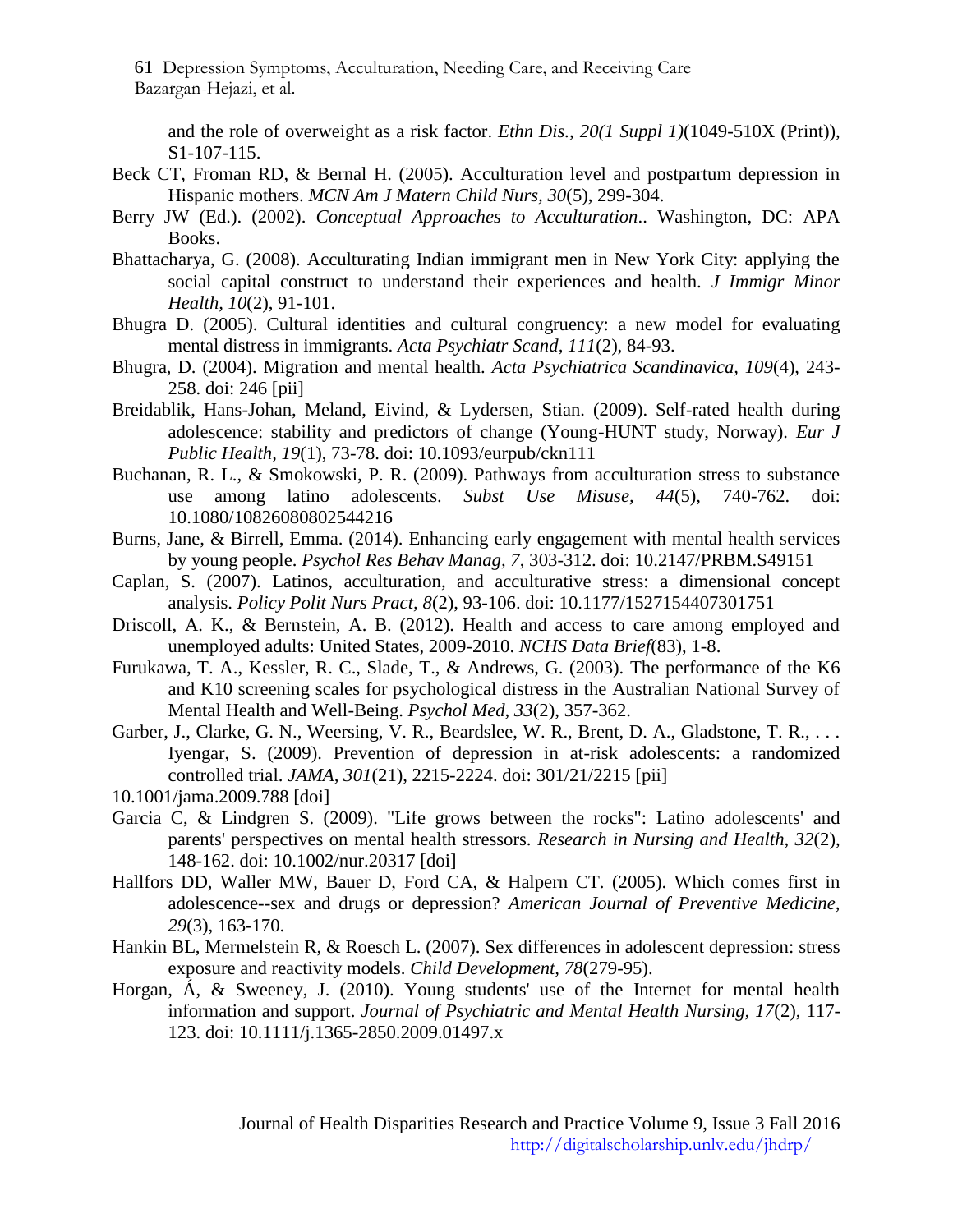- Jaycox, Lisa H, Stein, Bradley D, Paddock, Susan, Miles, Jeremy NV, Chandra, Anita, Meredith, Lisa S, . . . Burnam, M. Audrey. (2009). Impact of Teen Depression on Academic, Social, and Physical Functioning. *Pediatrics, 124*(4), e596-605. doi: 10.1542/peds.2008-3348
- Johnson-Kozlow, M. (2010). Colorectal cancer screening of Californian adults of Mexican origin as a function of acculturation. *J Immigr Minor Health, 12*(4), 454-461. doi: 10.1007/s10903-009-9236-9
- <span id="page-19-0"></span>Kang, S. Y., Domanski, M. D., & Moon, S. S. (2009). Ethnic enclave resources and predictors of depression among Arizona's Korean immigrant elders. *J Gerontol Soc Work, 52*(5), 489- 502.
- Kaniasty, Krzysztof, & Norris, Fran H. Help-Seeking Comfort and Receiving Social Support: The Role of Ethnicity and Context of Need. *American Journal of Community Psychology, 28*(4), 545-581. doi: 10.1023/a:1005192616058
- Katon WJ. (2003). Clinical and health services relationships between major depression, depressive symptoms, and general medical illness. *Biol Psychiatry, 54*(3), 216-226. doi: S0006322303002737 [pii]
- Kessler, D., Sharp, D., & Lewis, G. (2005). Screening for depression in primary care. *Br J Gen Pract, 55*(518), 659-660.
- Kessler, R. C., Barker, P. R., Colpe, L. J., Epstein, J. F., Gfroerer, J. C., Hiripi, E., . . . Zaslavsky, A. M. (2003). Screening for serious mental illness in the general population. *Arch Gen Psychiatry, 60*(2), 184-189.
- Kessler, Ronald C., Soukup, Jane, Davis, Roger B., Foster, David F., Wilkey, Sonja A., Van Rompay, Maria I., & Eisenberg, David M. (2001). The Use of Complementary and Alternative Therapies to Treat Anxiety and Depression in the United States. *American Journal of Psychiatry, 158*(2), 289-294. doi: 10.1176/appi.ajp.158.2.289
- Krackow E, & Rudolph KD. (2008). Life stress and the accuracy of cognitive appraisals in depressed youth. *J Clin Child Adolesc Psychol, 37*(2), 376-385.
- Lara, M., Gamboa, C., Kahramanian, M. I., Morales, L. S., & Bautista, D. E. (2005). Acculturation and Latino health in the United States: a review of the literature and its sociopolitical context. *Annual Review of Public Health, 26*, 367-397. doi: 10.1146/annurev.publhealth.26.021304.144615
- Lynch FL, & Clarke GN. (2006). Estimating the economic burden of depression in children and adolescents. *Am J Prev Med, 31*(6 Suppl 1), S143-151.
- March, J. S., Silva, S., Petrycki, S., Curry, J., Wells, K., Fairbank, J., . . . Severe, J. (2007). The Treatment for Adolescents With Depression Study (TADS): long-term effectiveness and safety outcomes. *Arch Gen Psychiatry, 64*(10), 1132-1143. doi: 64/10/1132 [pii]
- 10.1001/archpsyc.64.10.1132 [doi]
- Marin, Barbara.V., & Marin, Gerardo. (1990). Effects of Acculturation on Knowledge of AIDS and HIV among Hispanics. *Hisp J Behav Sci, 12*(2), 110-121.
- Mather AA, Cox BJ, Enns MW, & Sareen J. (2009). Associations of obesity with psychiatric disorders and suicidal behaviors in a nationally representative sample. *J Psychosom Res, 66*(4), 277-285. doi: S0022-3999(08)00429-7 [pii]

10.1016/j.jpsychores.2008.09.008 [doi]

Mather, AA, Cox, BJ, Enns, MW, & Sareen, J. (2009). Associations of obesity with psychiatric disorders and suicidal behaviors in a nationally representative sample. *J Psychosom Res, 66*(4), 277-285. doi: S0022-3999(08)00429-7 [pii]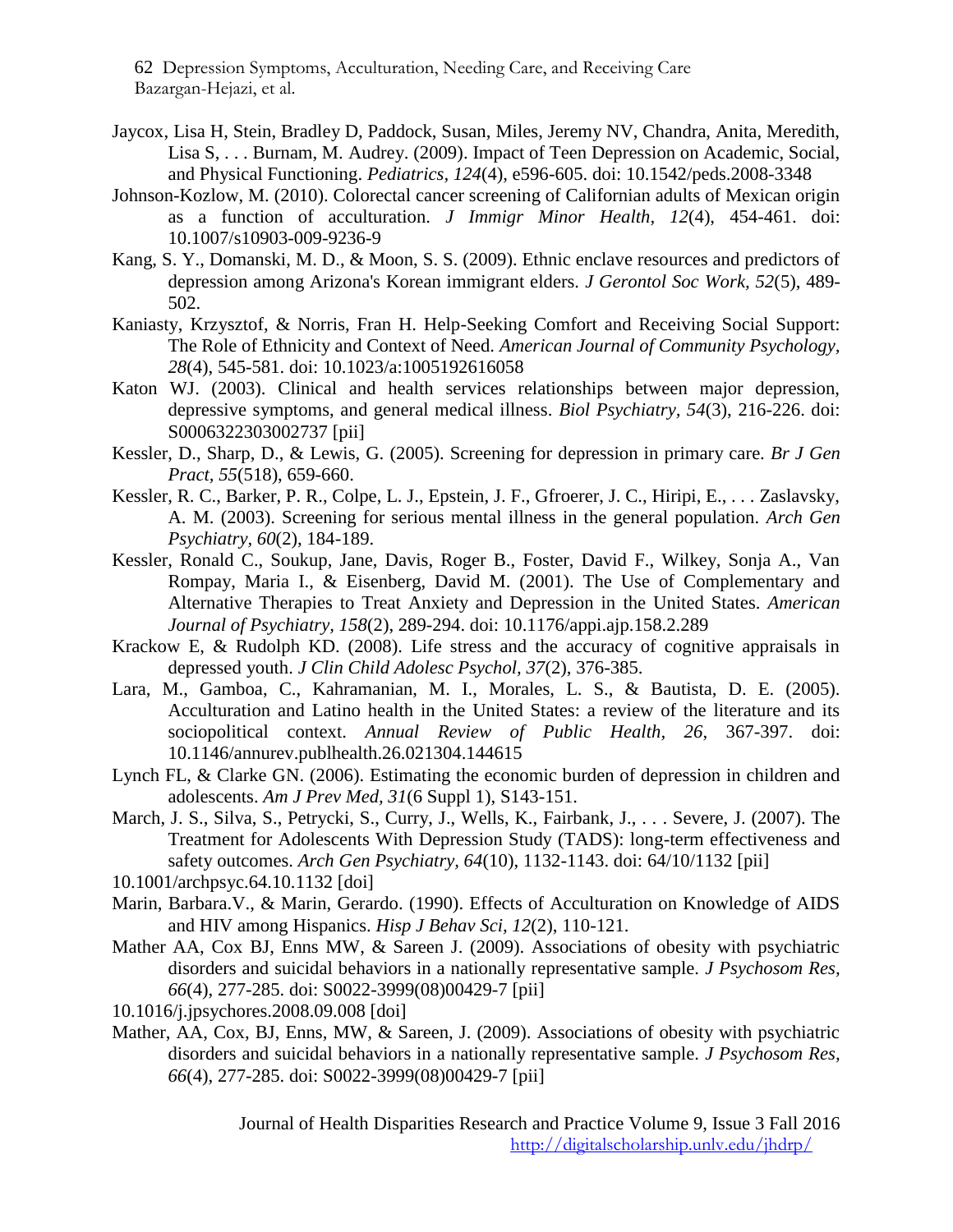10.1016/j.jpsychores.2008.09.008 [doi]

- Mikolajczyk, R. T., Bredehorst, M., Khelaifat, N., Maier, C., & Maxwell, A. E. (2007). Correlates of depressive symptoms among Latino and Non-Latino White adolescents: findings from the 2003 California Health Interview Survey. *BMC Public Health, 7*, 21. doi: 10.1186/1471-2458-7-21
- Mikolajczyk RT, Bredehorst M, Khelaifat N, Maier C, & Maxwell AE. (2007). Correlates of depressive symptoms among Latino and Non-Latino White adolescents: findings from the 2003 California Health Interview Survey. *BMC Public Health, 7*, 21.
- Monroe SM, & Simons AD. (1991). Diathesis-stress theories in the context of life stress research: implications for the depressive disorders. *Psychol Bull*(110), 406-425.
- Murray, C. J., Vos, T., Lozano, R., Naghavi, M., Flaxman, A. D., Michaud, C., . . . Memish, Z. A. (2012). Disability-adjusted life years (DALYs) for 291 diseases and injuries in 21 regions, 1990-2010: a systematic analysis for the Global Burden of Disease Study 2010. *Lancet, 380*(9859), 2197-2223. doi: 10.1016/s0140-6736(12)61689-4
- Nam, S. K., Chu, H. J., Lee, M. K., Lee, J. H., Kim, N., & Lee, S. M. (2010). A meta-analysis of gender differences in attitudes toward seeking professional psychological help. *J Am Coll Health, 59*(2), 110-116. doi: 10.1080/07448481.2010.483714
- Nguyen, Quang Charles X., & Anderson, Louis P. (2005). Vietnamese Americans' attitudes toward seeking mental health services: Relation to cultural variables. *Journal of Community Psychology, 33*(2), 213-231. doi: 10.1002/jcop.20039
- Petersen, T., Andreotti, C. F., Chelminski, I., Young, D., & Zimmerman, M. (2009). Do comorbid anxiety disorders impact treatment planning for outpatients with major depressive disorder? *Psychiatry Res, 169*(1), 7-11. doi: S0165-1781(08)00380-6 [pii]
- 10.1016/j.psychres.2008.10.036 [doi]
- Rola, J. (2005). [Depression in adolescents from different environments: town and village]. [Depresyjnosc mlodziezy ze srodowisk wielkomiejskiego i wiejskiego w okresie nauki w gimnazjum.]. *Psychiatr Pol., 39*(3), 537-547.
- Rudolph KD. (2009). Adolescent depression. In Gotlib IH (Ed.), *Handbook of depression* (2nd ed., pp. 440-460). New York: Gilford Press.
- Rudolph KD. (2009). Adolescent depression. In Gotlib IH. (Ed.), *Handbook of depression* (2nd ed., pp. 440-460). New York: Gilford Press.
- Son, SE., & Kirchner, JT. (2000). Depression in children and adolescents. *Am Fam Physician, 62*(10), 2297-2308, 2311-2292.
- Tedstone Doherty, D., & Kartalova-O'Doherty, Y. (2010). Gender and self-reported mental health problems: predictors of help seeking from a general practitioner. *Br J Health Psychol, 15*(Pt 1), 213-228. doi: 10.1348/135910709x457423
- Thompson, A., Hunt, C., & Issakidis, C. (2004). Why wait? Reasons for delay and prompts to seek help for mental health problems in an Australian clinical sample. *Soc Psychiatry Psychiatr Epidemiol, 39*(10), 810-817.
- Turner, R. J., Lloyd, D. A., & Taylor, J. (2006). Stress burden, drug dependence and the nativity paradox among U.S. Hispanics. *Drug Alcohol Depend, 83*(1), 79-89. doi: 10.1016/j.drugalcdep.2005.11.003
- UCLA Center for Health Policy Research.). California Health Interview Survey. from [http://healthpolicy.ucla.edu/health](http://healthpolicy.ucla.edu/health-profiles/race_ethnicity/Documents/AllRaceEthnic/AllGroupsInfographic.pdf)[profiles/race\\_ethnicity/Documents/AllRaceEthnic/AllGroupsInfographic.pdf](http://healthpolicy.ucla.edu/health-profiles/race_ethnicity/Documents/AllRaceEthnic/AllGroupsInfographic.pdf)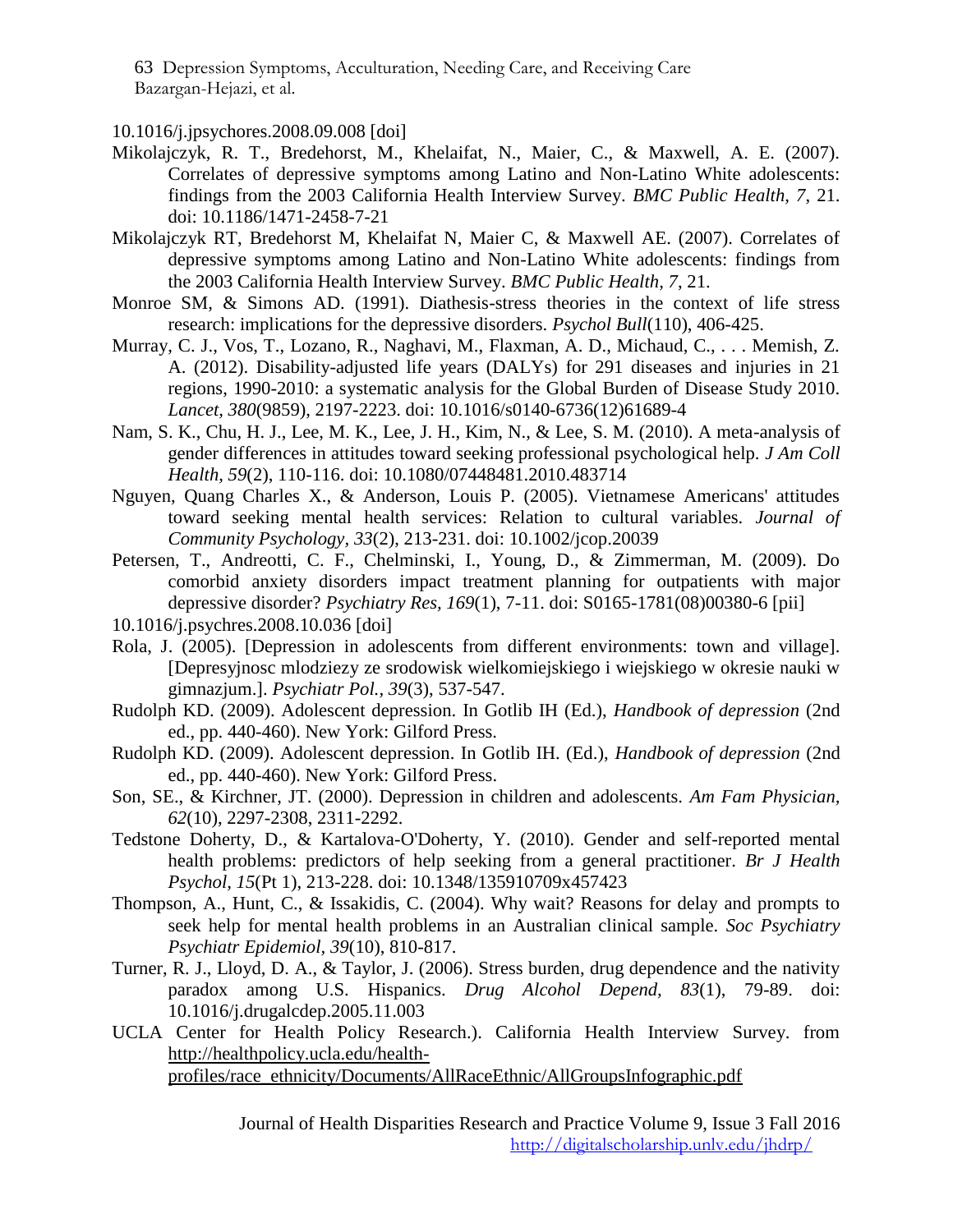.

- Van Wieren, A. J., Roberts, M. B., Arellano, N., Feller, E. R., & Diaz, J. A. (2011). Acculturation and cardiovascular behaviors among Latinos in California by country/region of origin. *J Immigr Minor Health, 13*(6), 975-981. doi: 10.1007/s10903- 011-9483-4
- Winters, N. C., Myers, K., & Proud, L. (2002). Ten-year review of rating scales. III: scales assessing suicidality, cognitive style, and self-esteem. *J Am Acad Child Adolesc Psychiatry, 41*(10), 1150-1181. doi: 10.1097/00004583-200210000-00006
- Wright, SL, Langenecker, SA, Deldin, PJ, Rapport, LJ, Nielson, KA, Kade, AM, . . . Zubieta, JK. (2009). Gender-specific disruptions in emotion processing in younger adults with depression. *Depress Anxiety, 26*(2), 182-189. doi: 10.1002/da.20502 [doi]
- Young, J. F., Miller, M. R., & Khan, N. (2010). Screening and managing depression in adolescents. *Adolesc Health Med Ther, 1*, 87-95. doi: 10.2147/ahmt.s7539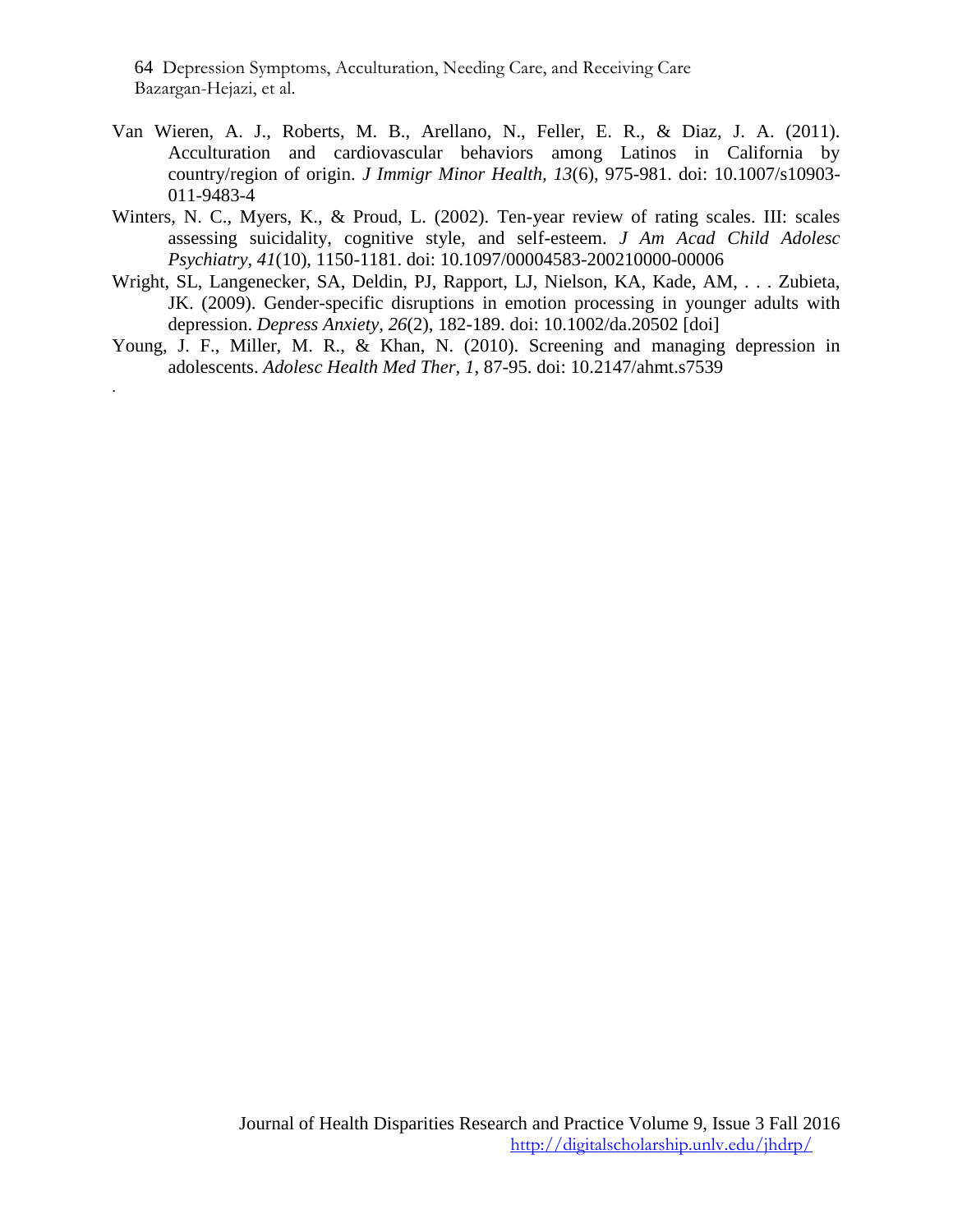#### **APPENDIX**

**Table 4a.** Odds ratio and 95% Confidence Interval for the Association between Acculturation and MSD, Needed Help for Emotional Problem, and Received Psychological Counseling or Emotional counseling using Multiple Logistic Regression (no interaction).

| <b>Outcome = MSD (N=9,712)</b>   |           |            |      |           | <b>Outcome = Needed Help for Emotional</b><br>Problem among the MSD sample<br>$(N=556)$ |            |      |       | <b>Outcome = Received Psychological</b><br><b>Counseling or Emotional Counseling</b><br>among the sample with $MSD(N=556)$ |                  |      |       |  |
|----------------------------------|-----------|------------|------|-----------|-----------------------------------------------------------------------------------------|------------|------|-------|----------------------------------------------------------------------------------------------------------------------------|------------------|------|-------|--|
| <b>Independent Variables</b>     | Odds      | [95% Conf. |      | <b>P-</b> | <b>Odds</b>                                                                             | [95% Conf. |      | P-    | <b>Odds Ratio</b>                                                                                                          | [95% Conf.       |      | $P -$ |  |
|                                  | Ratio     | Interval]  |      | value     | Ratio                                                                                   | Interval]  |      | value |                                                                                                                            | <b>Intervall</b> |      | value |  |
|                                  |           |            |      |           |                                                                                         |            |      |       |                                                                                                                            |                  |      |       |  |
| <b>Acculturation</b>             |           |            |      |           |                                                                                         |            |      |       |                                                                                                                            |                  |      |       |  |
| High                             | Reference |            |      |           | Reference                                                                               |            |      |       | Reference                                                                                                                  |                  |      |       |  |
| <b>MODERATE</b>                  | 1.24      | 0.93       | 1.66 | 0.149     | 0.85                                                                                    | 0.47       | 1.53 | 0.578 | 0.78                                                                                                                       | 0.47             | 1.30 | 0.341 |  |
| LOW                              | 0.85      | 0.52       | 1.41 | 0.534     | 0.69                                                                                    | 0.24       | 1.94 | 0.475 | 1.93                                                                                                                       | 0.74             | 5.05 | 0.18  |  |
|                                  |           |            |      |           |                                                                                         |            |      |       |                                                                                                                            |                  |      |       |  |
| <b>Adolescent Age (years)</b>    |           |            |      |           |                                                                                         |            |      |       |                                                                                                                            |                  |      |       |  |
| <15 Years                        | Reference |            |      |           | Reference                                                                               |            |      |       | Reference                                                                                                                  |                  |      |       |  |
| 15-17 year                       | 1.15      | 0.87       | 1.53 | 0.326     | 1.10                                                                                    | 0.61       | 1.96 | 0.754 | 0.79                                                                                                                       | 0.42             | 1.48 | 0.45  |  |
|                                  |           |            |      |           |                                                                                         |            |      |       |                                                                                                                            |                  |      |       |  |
| Gender                           |           |            |      |           |                                                                                         |            |      |       |                                                                                                                            |                  |      |       |  |
| Male                             | Reference |            |      |           | Reference                                                                               |            |      |       | Reference                                                                                                                  |                  |      |       |  |
| <b>FEMALE</b>                    | 2.27      | 1.72       | 2.99 | 0.000     | 2.50                                                                                    | 1.49       | 4.19 | 0.001 | 1.68                                                                                                                       | 0.86             | 3.29 | 0.13  |  |
|                                  |           |            |      |           |                                                                                         |            |      |       |                                                                                                                            |                  |      |       |  |
| Race/ethnicity                   |           |            |      |           |                                                                                         |            |      |       |                                                                                                                            |                  |      |       |  |
| White                            | Reference |            |      |           | Reference                                                                               |            |      |       | Reference                                                                                                                  |                  |      |       |  |
| <b>Blacks</b>                    | 1.04      | 0.63       | 1.71 | 0.886     | 1.76                                                                                    | 0.73       | 4.28 | 0.209 | 0.49                                                                                                                       | 0.17             | 1.45 | 0.20  |  |
| Hispanic                         | 0.77      | 0.54       | 1.10 | 0.155     | 1.09                                                                                    | 0.55       | 2.17 | 0.798 | 0.78                                                                                                                       | 0.29             | 2.08 | 0.62  |  |
| Asian/Pascific<br>Islander/Other | 0.98      | 0.68       | 1.42 | 0.926     | 0.60                                                                                    | 0.30       | 1.19 | 0.142 | 0.78                                                                                                                       | 0.37             | 1.66 | 0.52  |  |